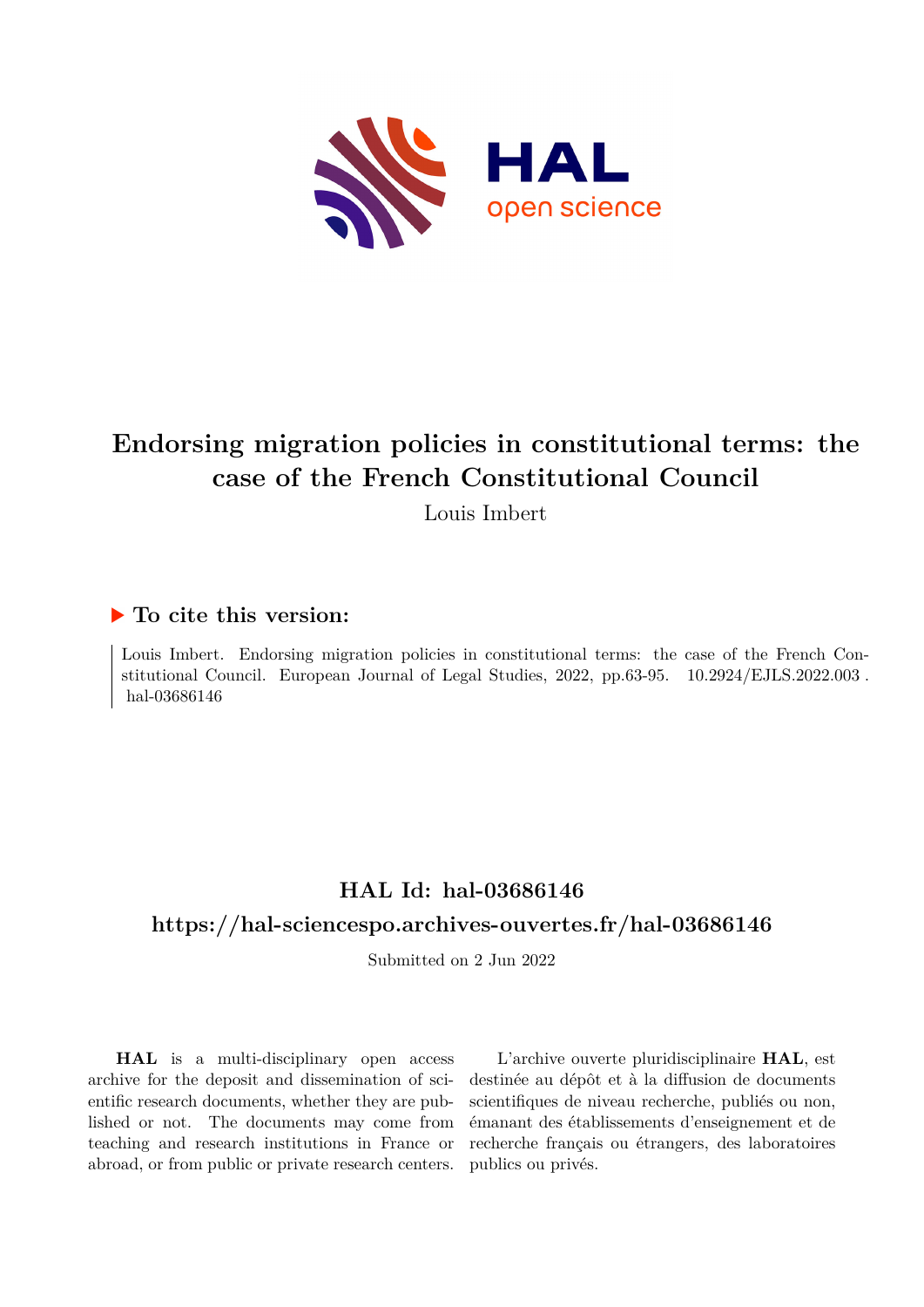# ENDORSING MIGRATION POLICIES IN CONSTITUTIONAL TERMS: THE CASE OF THE FRENCH CONSTITUTIONAL COUNCIL

Louis Imbert<sup>\*</sup>

*This article sets out to inquire into the French Constitutional Council's approach when dealing with immigration matters. It seeks to demonstrate how the Council's case law has endorsed, for the most part, the legislator's immigration policies, recognizing extensive police powers and striking down only the most excessive provisions of immigration laws. It is argued here that the Council's seemingly neutral methods of reasoning are in fact politically oriented instruments providing stable support for restrictive immigration policy preferences. An overall analysis of the Council's case law sheds critical light on the main methods of reasoning advanced by the Council to endorse immigration policies, even in their most recent restrictive trends. The Council has clearly opted in favor of stricter immigration control, deliberately rejecting a rights-based approach.*

Keywords: immigration, French Constitutional Council, constitutional review, methods of reasoning, constitutional reasoning, constitutional rights

### TABLE OF CONTENTS

| I. Historical and Political Context: Contested Immigration Policies  66 |  |
|-------------------------------------------------------------------------|--|
|                                                                         |  |
| 3. Legal Context: Constitutional Indeterminacy Regarding the Status of  |  |
|                                                                         |  |
|                                                                         |  |
|                                                                         |  |
|                                                                         |  |
|                                                                         |  |
|                                                                         |  |

PhD candidate, Sciences Po Law School.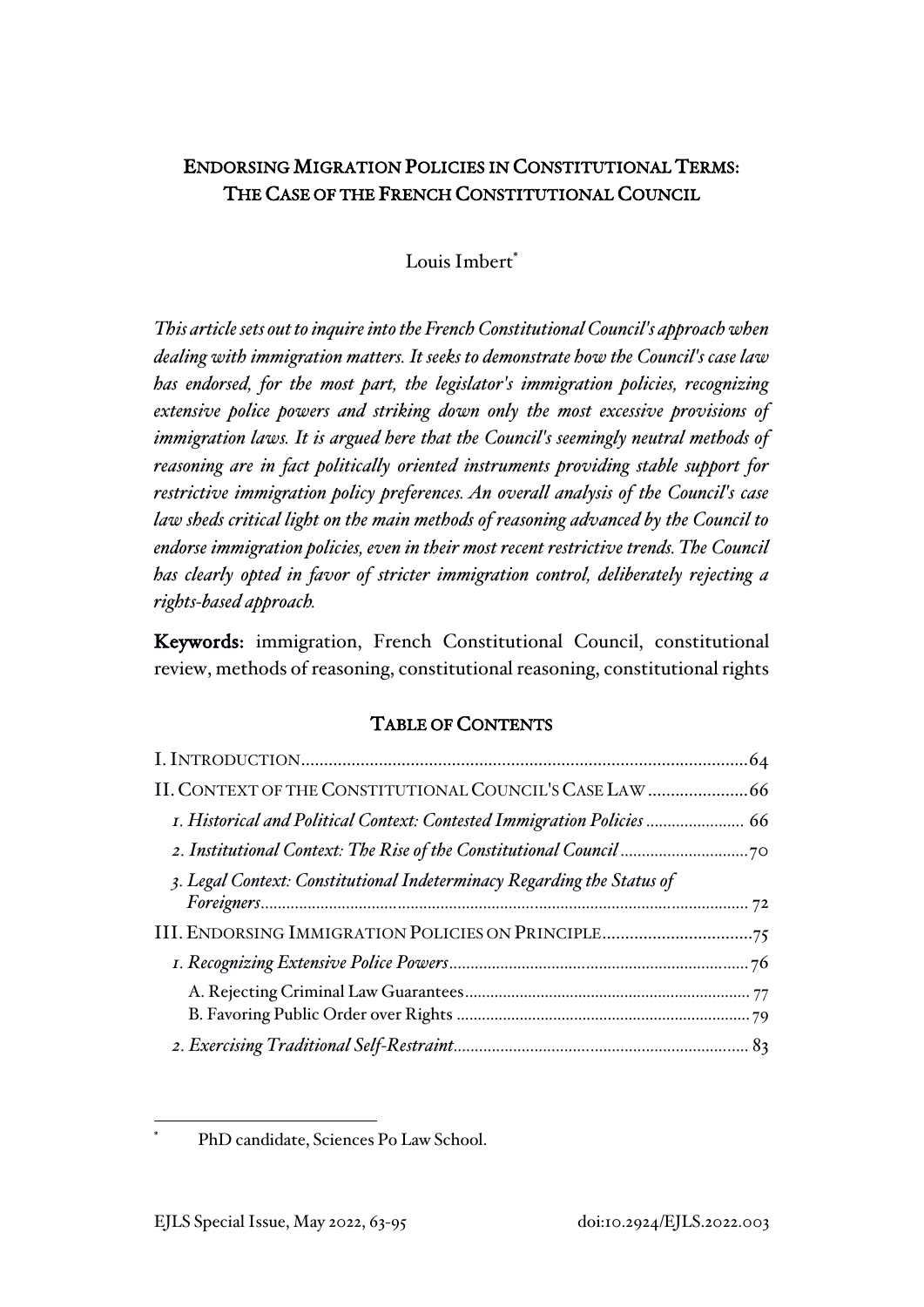| IV. LOOSENING PROTECTION: THE EXAMPLE OF IMMIGRATION |  |
|------------------------------------------------------|--|
|                                                      |  |
|                                                      |  |
|                                                      |  |
|                                                      |  |

#### I. INTRODUCTION

As in neighboring countries, immigration policies in France have taken a repressive turn in the past few decades, focusing more and more on the 'fight against irregular migration', both at borders and inside the country. The constant pace of legislative reforms is revealing in this regard. Almost every Government since 1980 has modified aspects of immigration law, mostly following a restrictive trend. In this context, the role of French courts appears more essential than ever. In the early 1970s, the *Conseil constitutionnel* (French Constitutional Council) began taking on responsibility for the protection of fundamental rights guaranteed by the French Constitution (and related documents). However, although the Council confirmed early on that étrangers (foreigners) are protected by the Constitution,<sup>1</sup> it has also been inclined to maintain an important margin of action for the legislator and the administration, on the basis of increasingly significant public order considerations.

This article sets out to inquire into the French Constitutional Council's approach when dealing with immigration matters. It seeks to demonstrate

<sup>1</sup> Cons const, décision n° 89-269 DC du 22 janvier 1990, *Loi portant diverses dispositions relatives à la sécurité sociale et à la santé*, cons 33. For the purpose of this article, we will use the term "foreigner" as the equivalent of the French term *étranger*. Article L. 110-3 of the *code de l'entrée et du séjour des étrangers et du droit d'asile* (French immigration code, CESEDA) defines *étrangers* as 'persons who do not hold French nationality, whether they have a foreign nationality or whether they do not have any nationality'. For the most part, this article deals more specifically with policies targeting individuals who are not citizens of the European Union (EU). Since the 1990s, EU citizens have acquired important rights attached to their fundametibntal freedom of movement within the EU. They are shielded by EU law from most French immigration control measures.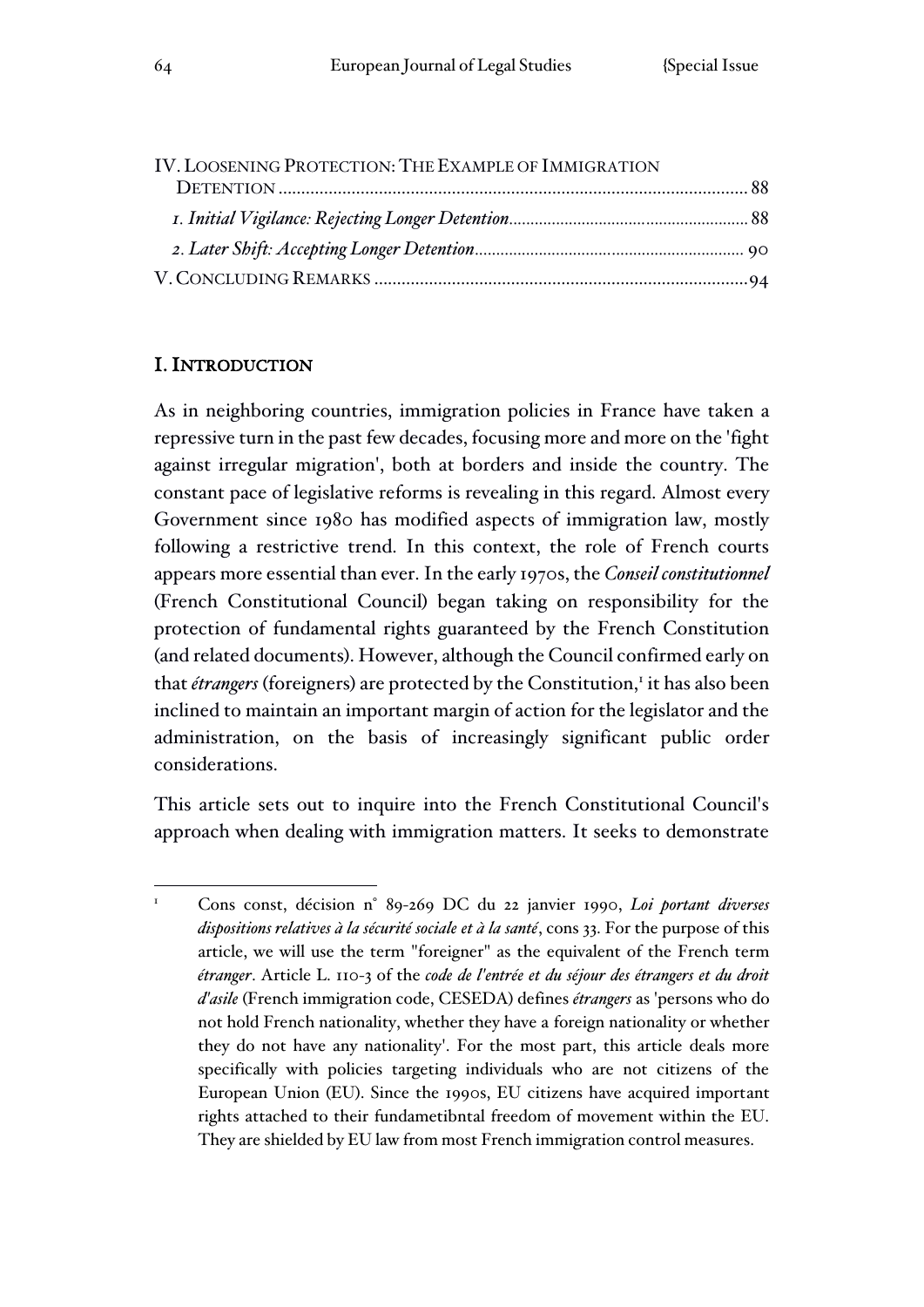how the Council's case law has endorsed, for the most part, the legislator's immigration policies, recognizing extensive police powers and striking down only the most excessive provisions of immigration laws. The Council's role in confirming the main paradigms of French immigration policies can be understood first and foremost as one of translating the legislator's policies into constitutional terms.

While there are critical commentaries of specific cases pointing this out,<sup>2</sup> as well as a few systematic analyses of the earlier case law of the Council,<sup>3</sup> there is a strong need for an updated critical analysis of the Council's case law on immigration policies. This article aims at filling this significant academic gap by providing a critical overall analysis of the Council's case law on immigration matters (53 decisions since 1980). The analysis sheds critical light on the main methods of reasoning followed by the Council to endorse immigration policies, even in their most recent restrictive trends. It is argued here, from a legal realist perspective, that the seemingly neutral methods of reasoning used by the Council are in fact politically oriented instruments providing stable support for restrictive immigration policy preferences.

This article is divided into four parts. Part II will introduce the historical, political, institutional and legal context in which the Council has reviewed immigration policies. Part III will deal with the ways in which the Council has generally endorsed immigration policies in constitutional terms. Part IV will demonstrate that the Council has loosened its protection standards throughout the past decades, especially when dealing with immigration detention regimes, which have been significantly expanded since their creation in the early 1980s. Part V will provide some concluding remarks.

<sup>2</sup> See e.g. Serge Slama, 'Les lambeaux de la protection constitutionnelle des étrangers' (2012) 90 Revue française de droit constitutionnel 373-386.

<sup>3</sup> Bruno Genevois, 'Le Conseil constitutionnel et les étrangers' in Xavier Robert (ed), *Mélanges Jacques Robert* (Montchrestien 1998) 253-277; Olivier Lecucq, 'Le statut constitutionnel des étrangers en situation irrégulière' (LLD thesis, Université d'Aix-marseille 1999); Raymond Coulon, *Des droits de l'homme en peau de chagrin. Le droit des étrangers dans la jurisprudence du Conseil constitutionnel* (L'Harmattan 2000); Justin Kissangoula, *La Constitution française et les étrangers. Recherches sur les titulaires des droits et libertés de la Constitution sociale* (Librairie générale de droit et de jurisprudence 2001).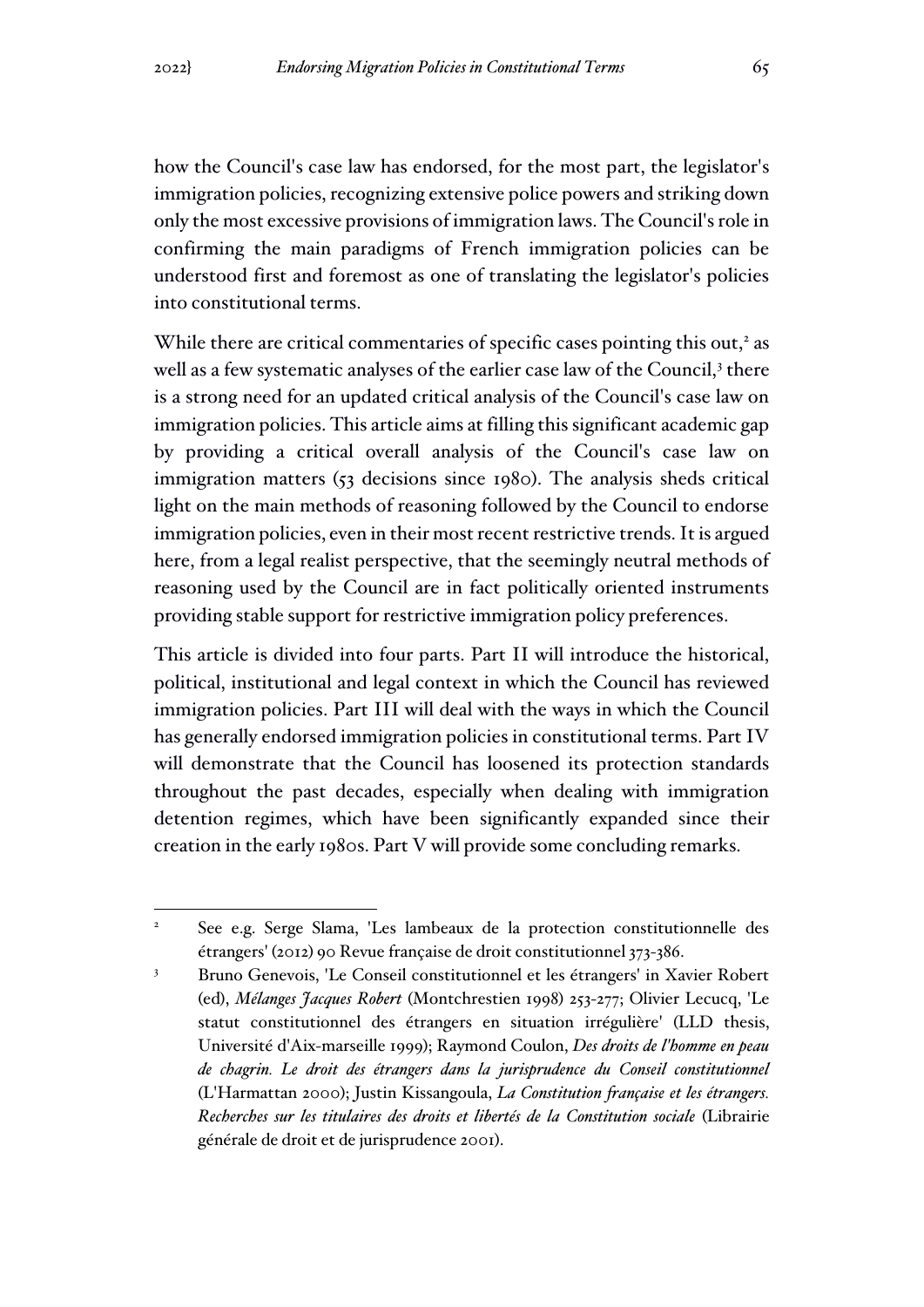### II. CONTEXT OF THE CONSTITUTIONAL COUNCIL'S CASE LAW

This second part will introduce some basic context on the recent history and politics of immigration, the rise of the Constitutional Council as the potential guardian of fundamental rights in France and the indeterminacy of the French Constitution as regards the status of foreigners. This context will help illustrate the role of the Constitutional Council when reviewing immigration laws. It will demonstrate that the Council enjoys a rather wide margin of action on immigration matters as it is not particularly constrained by the Constitution in this regard.

# *1. Historical and Political Context: Contested Immigration Policies*

Like other Western countries, France has a long history of policies aimed at controlling human mobility.<sup>4</sup> Until the  $19<sup>th</sup>$  century, such policies mostly focused on vagrant and indigent individuals, whether French or foreign.<sup>5</sup> Borders were local and national, as passports were required both internally and externally.<sup>6</sup> It was only in the second half of the 19<sup>th</sup> century that the "immigration problem" emerged and that policies aimed at foreigners as such – understood unambiguously as non-nationals rather than as mere outsiders – started to proliferate.<sup>7</sup> An 1849 law consolidated the French administration's power of *expulsion*, the deportation of foreigners for reasons

<sup>4</sup> Andreas Fahrmeir, Olivier Faron and Patrick Weil (eds), *Migration Control in the North Atlantic World: The Evolution of State Practices in Europe and the United States from the French Revolution to the Inter-War Period* (Berghahn Books 2002).

<sup>5</sup> In this regard, there are striking parallels with policies in place at the time in other countries. For a comparative perspective, see Fahrmeir, Faron and Weil (n 4). On the emblematic case of the United States, see in particular Kunal M. Parker, *Making Foreigners: Immigration and Citizenship Law in America, 1600-2000* (Cambridge University Press 2015).

<sup>6</sup> Gérard Noiriel, 'Surveiller les déplacements ou identifier les personnes ? Contribution à l'histoire du passeport en France de la I<sup>ère</sup> à la III<sup>e</sup> République' (1998) 30 Genèses 77.

<sup>7</sup> Gérard Noiriel, *Le Creuset français. Histoire de l'immigration. XIX<sup>e</sup>– XX<sup>e</sup> Siècle* (Editions du Seuil 2006), 71; Laurent Dornel, *La France hostile. Socio-histoire de la xénophobie (1870-1914)* (Hachette Littératures 2004).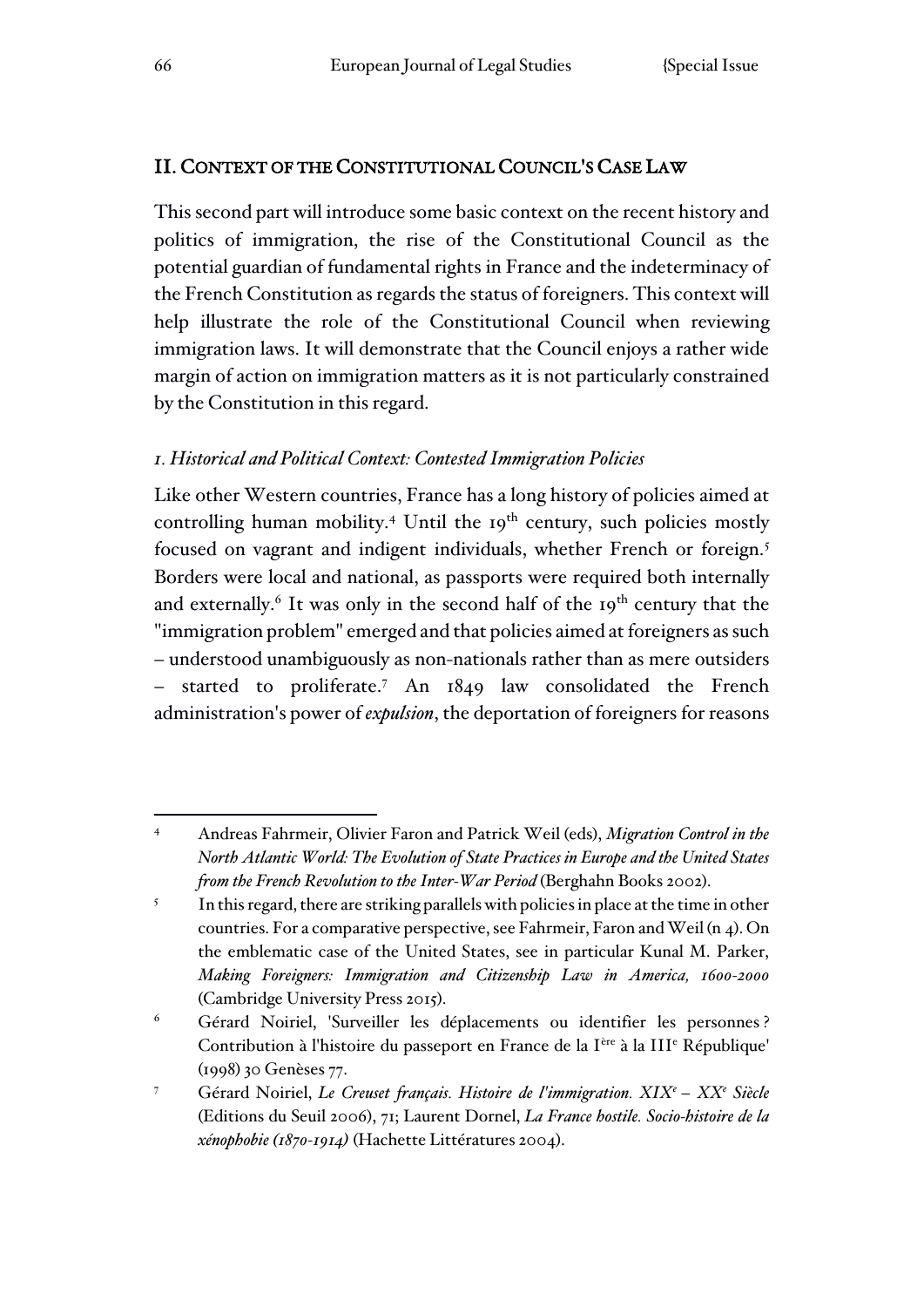of public order.<sup>8</sup> Between the late 1880s and the 1920s, other specific pieces of legislation were adopted to increase control over foreigners. Following the adoption of a decree in 1888, foreigners had to declare their residence to local authorities.<sup>9</sup> From 1917 onwards, they were required to obtain an identity card from the *préfet* (prefect) and to declare their first residence and any subsequent movement within the country, including any change of residence.<sup>10</sup> The 1930s witnessed a new wave of restrictive laws, in the context of a devastating economic crisis and rising xenophobia and antisemitism. A *décret-loi* (decree-law) adopted in May 1938 enacted more repressive immigration control measures, in addition to assembling existing ones in an unprecedented effort to offer a general legislative framework.<sup>11</sup>

After the Second World War, a new general framework was adopted.<sup>12</sup> It would become the basis for contemporary French immigration law, which was eventually codified in the mid-2000s as CESEDA. From 1945 to the late 1960s, France was in dire need of foreign labor. Authorities seldom enforced immigration control measures and foreigners were often able to obtain documentation once they had arrived in France.<sup>13</sup> In the early 1970s, as the country entered a lengthy economic crisis (related to the oil shock) and suffered massive unemployment, authorities announced their intention to close borders. Regulations were adopted to block labor and family migration and later on to foster or even force the departure of foreigners residing in

<sup>8</sup> See articles 7 and 8 of the *loi du 3 décembre 1849 sur la naturalisation et le séjour des étrangers en France*. For a brief summary of previous legislation, see Danièle Lochak and François Julien-Laferrière, 'Les expulsions entre la politique et le droit' (1990) 12 Archives de politique criminelle 75.

<sup>9</sup> *Décret du 2 octobre 1888 relatif aux étrangers résidant en France*. See also *loi du 8 août 1893 relative au séjour des étrangers en France et à la protection du travail national*.

<sup>10</sup> *Décret du 2 avril 1917 portant création d'une carte d'identité à l'usage des étrangers*.

<sup>11</sup> *Décret-loi du 2 mai 1938 sur la police des étrangers*.

<sup>12</sup> *Ordonnance du 2 novembre 1945 relative à l'entrée et au séjour des étrangers en France*.

<sup>&</sup>lt;sup>13</sup> Danièle Lochak, 'Les politiques de l'immigration au prisme de la législation sur les étrangers' in Didier Fassin, Alain Morice and Catherine Quiminal (eds), *Les Lois de l'inhospitalité. Les politiques de l'immigration à l'épreuve des sans-papiers* (La Découverte 1997) 31-32; Catherine Wihtol de Wenden, 'Ouverture et fermeture de la France aux étrangers. Un siècle d'évolution' (2002) 73 Vingtième Siècle. Revue d'histoire 33.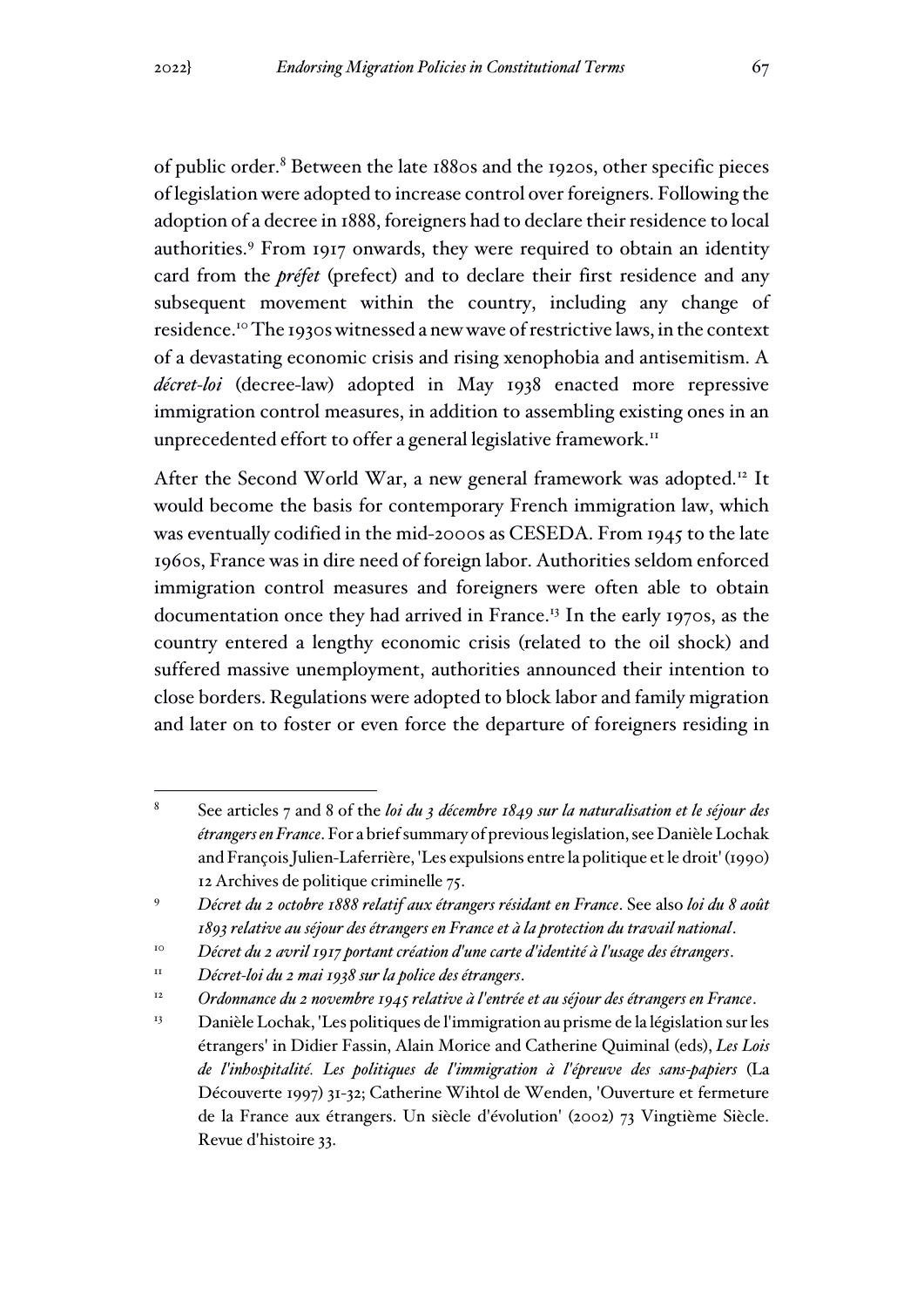France.<sup>14</sup> A decree was successfully challenged before the *Conseil d'État* (Council of State), which recognized in a 1978 landmark decision that foreigners were entitled to the right to lead a normal family life.<sup>15</sup> This was an important step given the Council of State's longstanding reluctance to review the substance of immigration control measures.<sup>16</sup>

With immigration becoming an increasingly heated political issue, legal reforms have been adopted almost every two to three years since 1980.<sup>17</sup> Such reforms have mostly followed a restrictive trend, imposing more and more conditions on the residence of foreigners in France, reducing legal entry pathways as well as procedural and substantial guarantees and facilitating and aggravating deportation and detention measures.<sup>18</sup> In general, French immigration policies, as pursued by the legislator and the administration, have tended to focus more and more on the '*lutte contre l'immigration irrégulière*' ('fight against irregular migration'), while preserving the right to

<sup>15</sup> CE, Ass, 8 décembre 1978, *GISTI, CFDT et CGT*, n° 10097, 10677, 10679, Rec p 493.

<sup>14</sup> See e.g. *circulaire n° 9-74 du 5 juillet 1974 du secrétaire d'Etat auprès du ministre du travail, relative à l'arrêt provisoire de l'introduction de travailleurs étrangers*; *circulaires n° 11-74 du 9 juillet 1974, n° 17-74 du 9 août 1974 et n° 22-74 du 27 décembre 1974 du secrétaire d'Etat auprès du ministre du travail, suspendant provisoirement l'introduction en France des familles des travailleurs étrangers*; *circulaire n° 77-280 du 20 juin 1977 relative à l'application de 'l'aide au retour'*.

 $16$  In 1836, the Council of State refused to review the legality of administrative acts of deportation and detention, deeming these acts 'high police' powers of the French administration, immune from judicial review. CE, 2 août 1836, *Naundorff*, n° 12843, Rec p 379. It was only very gradually that the Council of State asserted authority to review such acts. At first, only questions of administrative procedure were open to challenge. See Stéphane Duroy, 'Le contrôle juridictionnel des mesures de police relatives aux étrangers sous la Troisième République' in Marie-Claude Blanc-Chaléard and others (eds), *Police et migrants : France 1667-1939* (Presses Universitaires de Rennes 2001) 91-104.

<sup>&</sup>lt;sup>17</sup> For a brief historical account of the evolution of immigration law between 1945 and 2011, see Thomas Ribémont, *Introduction au droit des étrangers en France* (De Boeck 2012) 12-20.

 $18$  For a general overview of issues regarding the fundamental rights of foreigners in France, see Le Défenseur des droits, *Les droits fondamentaux des étrangers en France* (mai 2016) <https://www.defenseurdesdroits.fr/sites/default/files/atoms/files/ 736160170\_ddd\_rapport\_droits\_etrangers.pdf> accessed 15 January 2021.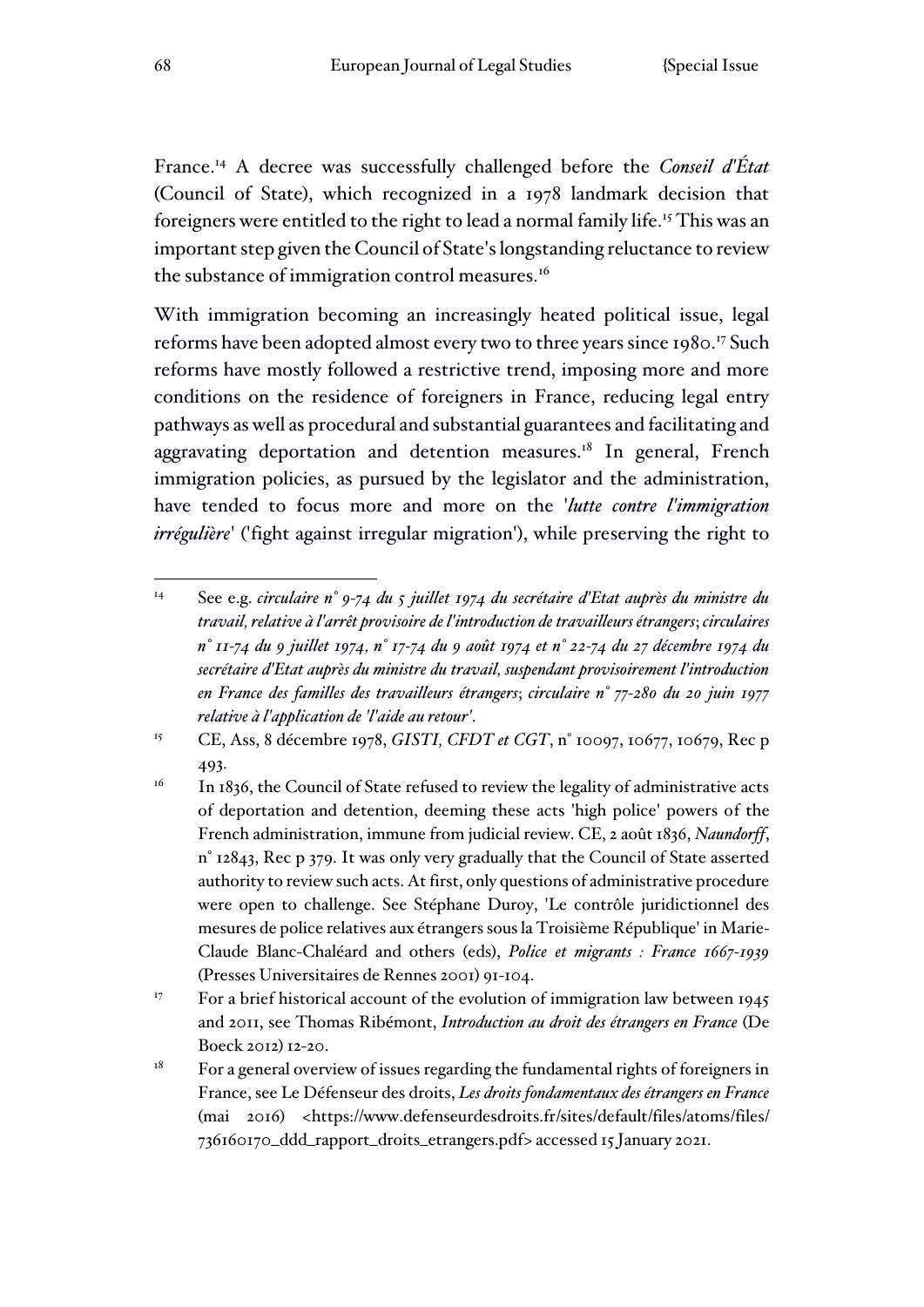asylum only to a minimal extent.<sup>19</sup> Recently, greater emphasis has been placed on 'integration', a vague term crystallizing ideological debates regarding the place of immigrants in France.<sup>20</sup> These debates rely, at least in part, on the widely held misconception that the proportion of foreigners has increased significantly over the course of the last century in France. Although the current proportion (7.6 per cent in 2020) is the highest attained over the past century, it is only slightly above 1931 and 1982 levels (6.6 and 6.8 per cent, respectively).<sup>21</sup>

In the past few decades, MPs and Senators have lodged numerous challenges before the Constitutional Council, mostly arguing that certain laws violated the constitutional rights of foreigners.<sup>22</sup> While the Council of State remains significant in reviewing the legality of administrative acts in the field of immigration,<sup>23</sup> the Constitutional Council has undoubtedly become a new battleground for politically charged challenges to French immigration

<sup>19</sup> For a critical account of this trend, see Karine Parrot, *Carte blanche. L'Etat contre les étrangers* (La Fabrique 2019).

<sup>20</sup> Danièle Lochak, 'L'intégration comme injonction. Enjeux idéologiques et politiques liés à l'immigration' (2006) 64 Cultures & Conflits 131.

<sup>&</sup>lt;sup>21</sup> In 2020, there were around 5.1 million foreigners in France, thus amounting to 7.6 per cent of the total population of France (67 million inhabitants). This proportion has varied significantly over time. It went from 6.6 percent in 1931 to 4.1 per cent in 1954. It then peaked at 6.8 per cent in 1982 before decreasing to 5.5 per cent in 1999. It has increased again during the past two decades. 'L'essentiel sur… les immigrés et les étrangers' (Institut national de la statistique et des études économiques, 1 July 2021) <https://www.insee.fr/fr/statistiques/3633212> accessed 29 October 2021.

<sup>&</sup>lt;sup>22</sup> In some rare cases, members of Parliament have argued that the law in question granted excessive rights to foreigners and did not protect French nationals sufficiently. See in particular Cons const, décision n° 89-261 DC du 28 juillet 1989, *Loi relative aux conditions de séjour et d'entrée des étrangers en France*; Cons const, décision n° 91-294 DC du 25 juillet 1991, *Loi autorisant l'approbation de la convention d'application de l'accord de Schengen…*. The French Parliament is composed of two chambers: the *Assemblée nationale* (National Assembly) and the *Sénat* (Senate). Members of the National Assembly are called *députés* (MPs).

<sup>&</sup>lt;sup>23</sup> The Council of State also reviews the conformity of administrative acts to the European Convention of Human Rights, in particular article 8 which safeguards the right to respect for private and family life. CE, Ass, 19 avril 1991, *M. Belgacem*, n° 107470, Rec p 152; CE, Ass, 19 avril 1991, *Mme Babas*, n° 117680, Rec p 162.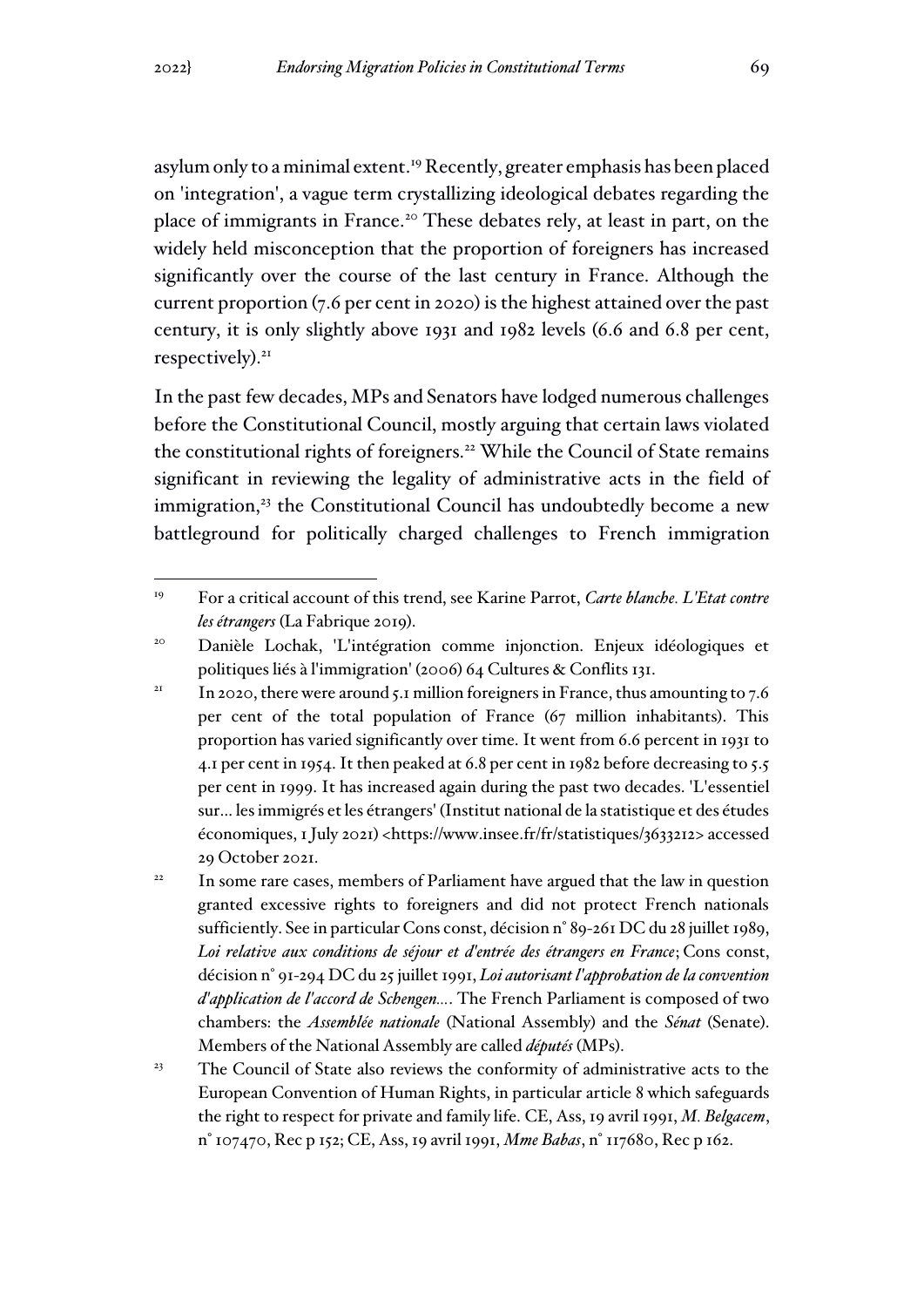policies on constitutional grounds.<sup>24</sup> Hence the necessity to examine carefully the approach followed by the Constitutional Council in order to determine the role it has played in the governance of migration policies.

### *2. Institutional Context: The Rise of the Constitutional Council*

A general introduction to the Constitutional Council and its rise is necessary to understand the role it plays in French jurisprudence. Created by the 1958 Constitution which founded the current Fifth Republic, the Council is composed of two types of members.<sup>25</sup> Nine ordinary members are appointed for nine-year non-renewable terms by three different political figures (three by the President of the Republic, three by the President of the Senate and three by the President of the National Assembly). A third of them are renewed every three years. A significant number of these ordinary members are former politicians who have served as members of Parliament and/or as government ministers.<sup>26</sup> In addition to the ordinary members, former Presidents of the Republic automatically become *membres de droit* (ex officio members) of the Council. However, not all of them have sat on the Council.<sup>27</sup>

The Constitutional Council was created primarily to protect the prerogatives of the executive power, which had been reinforced by the Constitution of the Fifth Republic.<sup>28</sup> Hence the institution's designation as a Council rather than a Court, which also reflects the traditional hostility towards judges in French legal culture. Initially, the Council could only review legislative bills before their promulgation, upon referrals by the President of the Republic, the Prime Minister, the President of the Senate or the President of the National Assembly.<sup>29</sup> However, the Council later acquired new powers, both through constitutional reforms and on its own initiative.

- <sup>25</sup> Article 56 of the 1958 Constitution.
- <sup>26</sup> Francis Hamon and Michel Troper, *Droit constitutionnel* (Librairie générale de droit et de jurisprudence 2020) 804.
- $27$  Ibid 806.

<sup>&</sup>lt;sup>24</sup> The European Court of Human Rights and the European Court of Justice have also emerged as significant battlegrounds for challenges to French immigration laws.

<sup>&</sup>lt;sup>28</sup> Ibid 802.

<sup>&</sup>lt;sup>29</sup> Article 61 of the 1958 Constitution.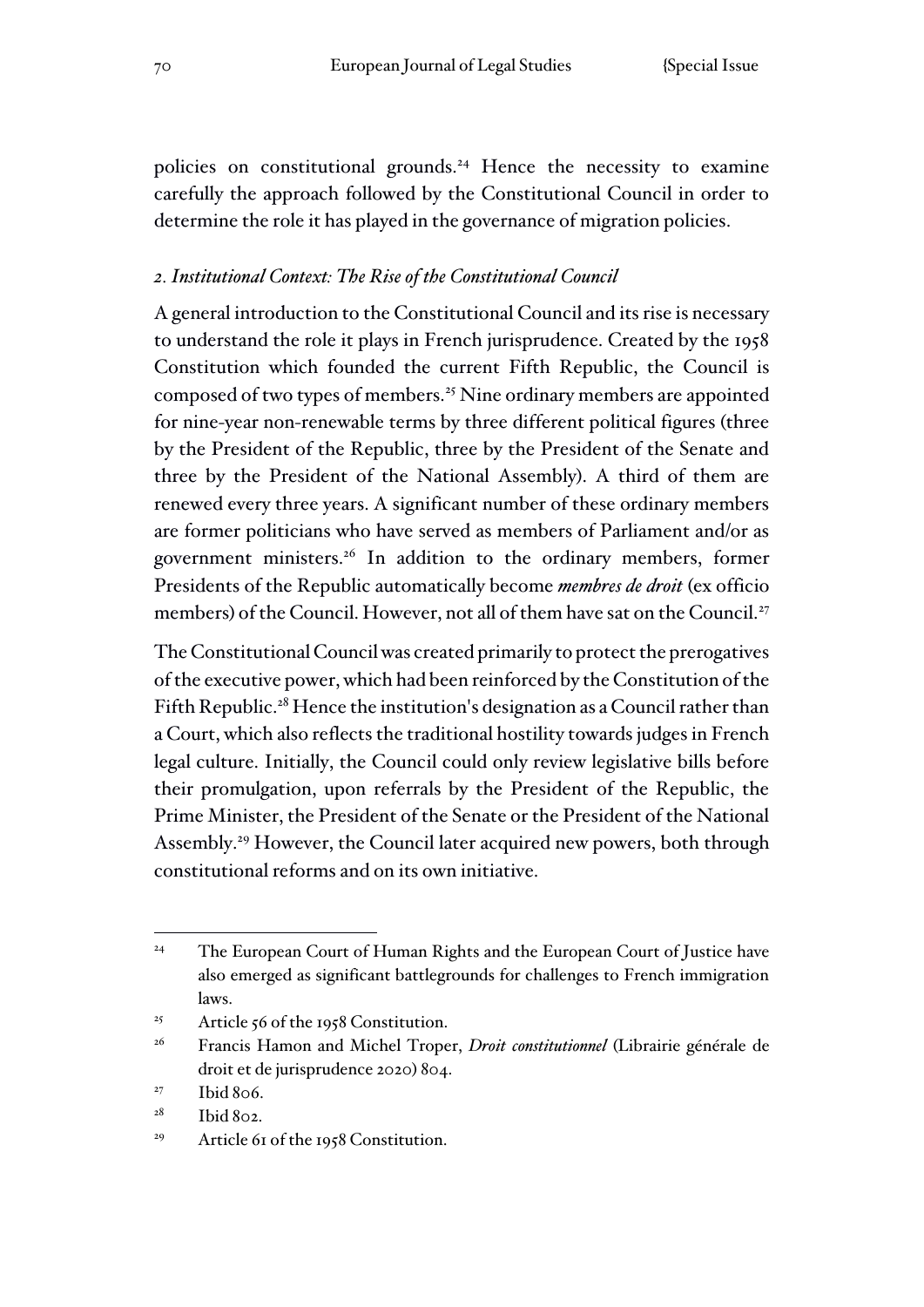In a landmark 1971 decision, the Council itself expanded its *normes de référence*  (reference standards) beyond the four corners of the 1958 Constitution, resolving to consider also the documents referenced in the first paragraph of the Preamble to the 1958 Constitution.<sup>30</sup> Following this decision, the *bloc de constitutionnalité* (an expression used by constitutional law experts such as Louis Favoreu to designate the set of norms holding constitutional value in France) gradually expanded to include the 1789 Declaration of the Rights of Man and of the Citizen, the Preamble to the 1946 Constitution and the 2004 Charter for the Environment, as well as various principles and objectives of constitutional value.<sup>31</sup> This led to a much more substantial kind of review, extending *inter alia* to questions of fundamental rights protection.

Meanwhile, in 1974, a constitutional reform authorized referrals by any group of sixty MPs or Senators.<sup>32</sup> This became a new tool for opposition MPs and Senators, sparking an increase in referrals. This trend was reinforced by a major constitutional reform adopted in 2008 which opened a new preliminary ruling mechanism, the *question prioritaire de constitutionnalité* (QPC), to all litigants.<sup>33</sup> This procedure now allows any litigant, under certain conditions set by a 2009 organic law, to challenge the conformity of a legal provision to the rights and freedoms guaranteed by the Constitution.<sup>34</sup> Admissible requests are transferred by lower courts to the competent supreme court (Council of State or Court of Cassation), which may refer the matter to the Constitutional Council. This mechanism marked a significant change for at least three reasons. First, it opened up the possibility for litigants (including foreigners) $35$  to challenge the constitutionality of laws, albeit only on the basis of rights guaranteed by the Constitution.<sup>36</sup> Second,

<sup>30</sup> Cons const, décision n° 71-44 DC du 16 juillet 1971, *Loi complétant les dispositions des articles 5 et 7 de la loi du 1er juillet 1901 relative au contrat d'association*.

<sup>31</sup> Louis Favoreu and others, *Droit constitutionnel* (Dalloz 2018) 136.

<sup>32</sup> *Loi constitutionnelle n° 74-904 du 29 octobre 1974 portant révision de l'article 61 de la Constitution*.

<sup>33</sup> Articles 29 and 30 of *loi constitutionnelle n° 2008-724 du 23 juillet 2008 de modernisation des institutions de la Ve République.* 

<sup>34</sup> *Loi organique n° 2009-1523 du 10 décembre 2009 relative à l'application de l'article 61-1 de la Constitution*.

<sup>35</sup> Article 61-1 of the Constitution does not set any condition of nationality.

<sup>&</sup>lt;sup>36</sup> Questions of legislative procedure, amongst others, thus remain out of reach for mere litigants.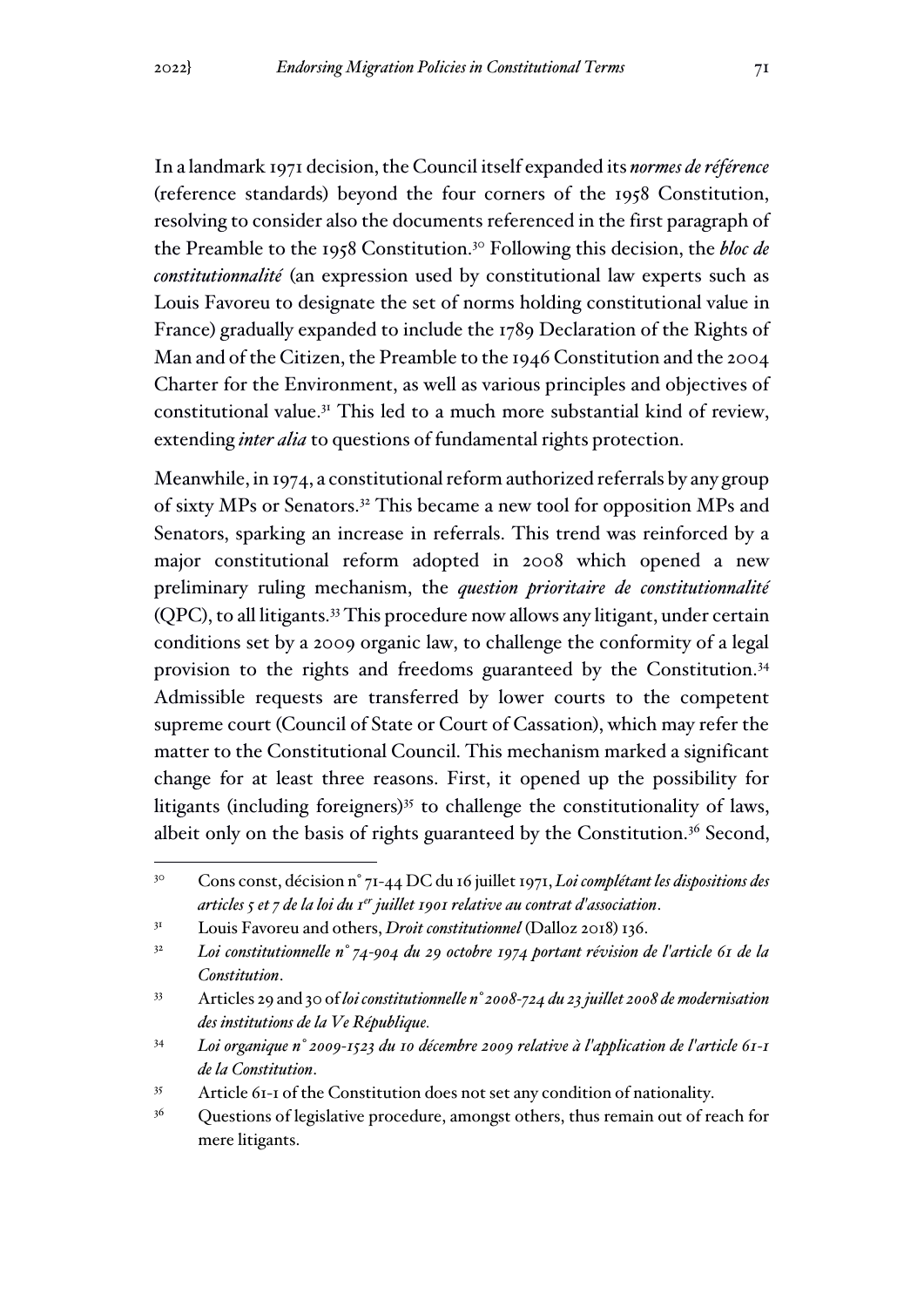this new mechanism allowed litigants to challenge the constitutionality of laws *after* their promulgation. Previously, once a law was promulgated, it was nearly impossible to challenge on constitutional grounds. Under this new procedure, a wide range of laws previously immune from challenge could now be brought under scrutiny by litigants. Third, as had been expected, this constitutional reform led to a further increase in the number of decisions rendered by the Council.<sup>37</sup> All these changes have reinforced the potential role of the Constitutional Council as a guardian of the rights of foreigners.

#### *3. Legal Context: Constitutional Indeterminacy Regarding the Status of Foreigners*

There are only two references to foreigners in the 1958 Constitution, despite the country's immigration history and the prior existence of a general legislative framework on the admission and residence of foreigners. The only explicit reference can be found in article 53-1 of the 1958 Constitution.<sup>38</sup> The other reference is implicit, incorporated by reference to paragraph 4 of the Preamble to the 1946 Constitution.<sup>39</sup> Both of these provisions pertain to the right to asylum, as they regulate the status of 'any man persecuted in virtue of his actions in favor of freedom'.<sup>40</sup>

<sup>39</sup> 'Any man persecuted in virtue of his actions in favor of liberty may claim the right of asylum upon the territories of the Republic'.

<sup>40</sup> The term *étranger* (which can also mean 'foreign' or, as part of the expression *à l'étranger*, 'abroad') can be found in three other provisions of the Constitution, which do not relate to the status of foreigners. Article 14 provides that 'the President of the Republic shall accredit ambassadors and envoys extraordinary to *foreign* powers; *foreign* ambassadors and envoys extraordinary shall be accredited to him'. Article 35 provides that 'the Government shall inform Parliament of its

 $37$  Hamon and Troper (n 26) 842.

 $38$  'The Republic may enter into agreements with European States which are bound by undertakings identical with its own in matters of asylum and the protection of human rights and fundamental freedoms, for the purpose of determining their respective jurisdiction as regards requests for asylum submitted to them. However, even if the request does not fall within their jurisdiction under the terms of such agreements, the authorities of the Republic shall remain empowered to grant asylum to any foreigner who is persecuted for his action in pursuit of freedom or who seeks the protection of France on other grounds'. Unless otherwise stated, translations of constitutional provisions are those provided on the English version of the Constitutional Council's website.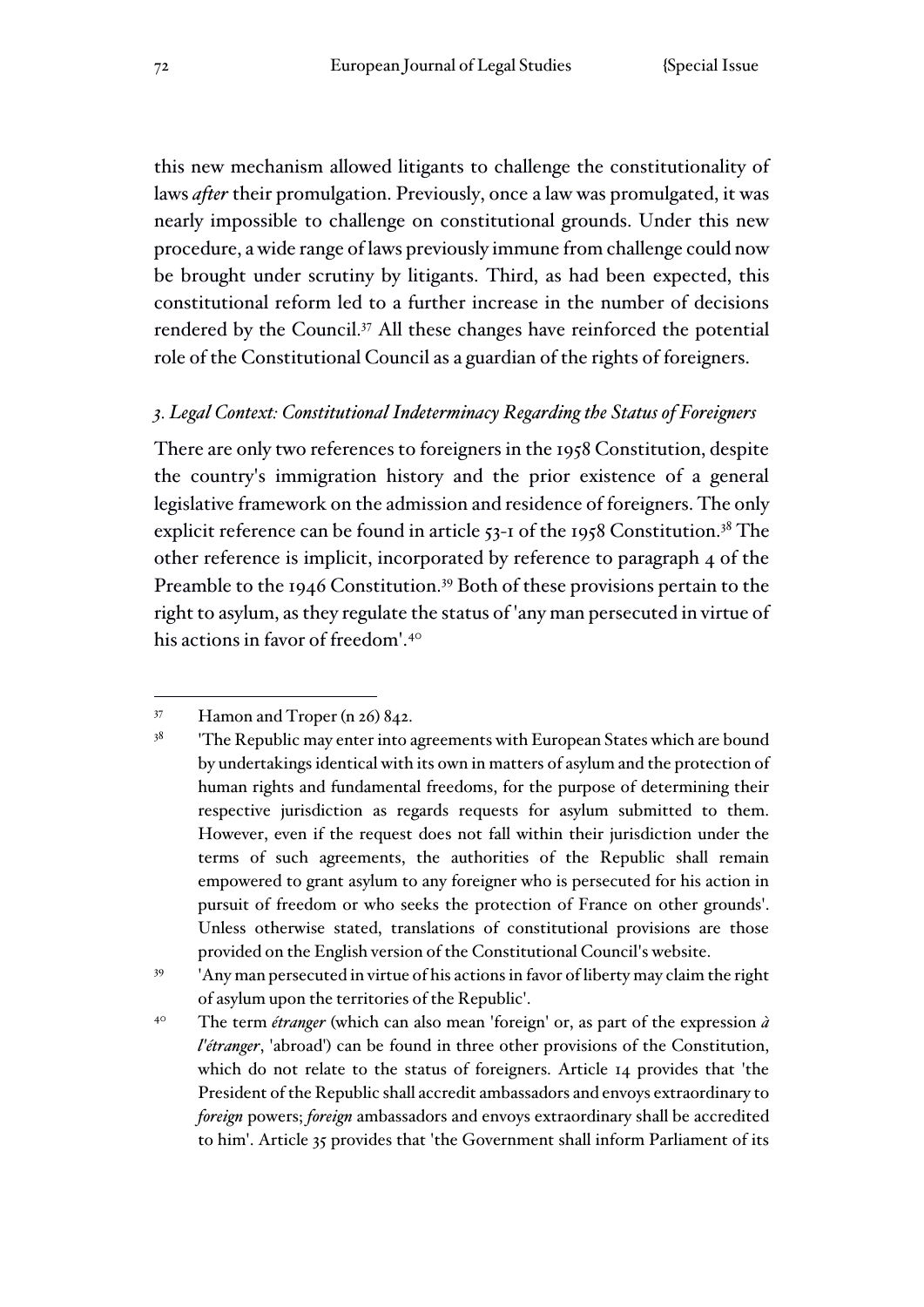The Constitution is otherwise silent on the status of foreigners. While the *bloc de constitutionnalité* contains various mentions of 'citizens', the interpretation of this term cannot be established with certainty.<sup>41</sup> In the rich and varied constitutional tradition of France,<sup>42</sup> citizens are not necessarily nationals, meaning that foreigners are not necessarily excluded from the category of citizens. However, references to *nationaux français* (French nationals) and to *le peuple français* (the French people) seem to exclude foreigners unambiguously. Foreigners do not participate in the exercise of national sovereignty, since it 'shall vest in the people, who shall exercise it through its representatives and by means of referendum'.<sup>43</sup> They are therefore not entitled to vote,<sup>44</sup> with the minor exception of citizens of the European Union, who are eligible to vote for and, under certain restrictions, hold office as members of city councils.<sup>45</sup>

Elsewhere in the *bloc de constitutionnalité*, in particular in the 1789 Declaration on the Rights of Man and of the Citizen, references are made to *les hommes*  (men), *tout homme* (every man), *l'individu* (the individual), *nul* (none) and

decision to have the armed forces intervene *abroad*, at the latest three days after the beginning of said intervention'. Lastly, article 73 provides that overseas departments and regions are not authorized to determine rules regarding certain areas, including '*foreign* policy'. Emphases added.

<sup>41</sup> For a detailed analysis, see Danièle Lochak, 'L'étranger et les droits de l'homme' in *Service public et libertés : mélanges offerts au professeur Robert-Édouard Charlier*  (Editions de l'Université et de l'enseignement moderne 1981) 615-633; Danièle Lochak, 'La citoyenneté : un concept juridique flou' in Dominique Colas, Claude Emeri and Jacques Zylberberg (eds), *Citoyenneté et nationalité. Perspectives en France et au Québec* (Presses Universitaires de France 1991) 179-207; Kissangoula (n 3).

<sup>&</sup>lt;sup>42</sup> Since 1789, France has known sixteen different constitutions.

<sup>43</sup> Article 3 paragraph 1 of the 1958 Constitution. See also article 3 of the 1789 Declaration on the Rights of the Man and of the Citizen, which provides that 'the principle of any Sovereignty lies essentially in the Nation. No corporate body, no individual may exercise authority that does not expressly emanate from it'.

<sup>44</sup> Article 3 paragraph 4 of the 1958 Constitution: 'All French *nationals* of either sex who have reached their majority and are in possession of their civil and political rights may vote as provided for by statute.' Emphasis added. I have slightly modified the English translation provided by the Constitutional Council – which uses the term 'citizens' – to reflect the nuance between the terms nationals and citizens.

<sup>45</sup> Article 88-3 of the 1958 Constitution.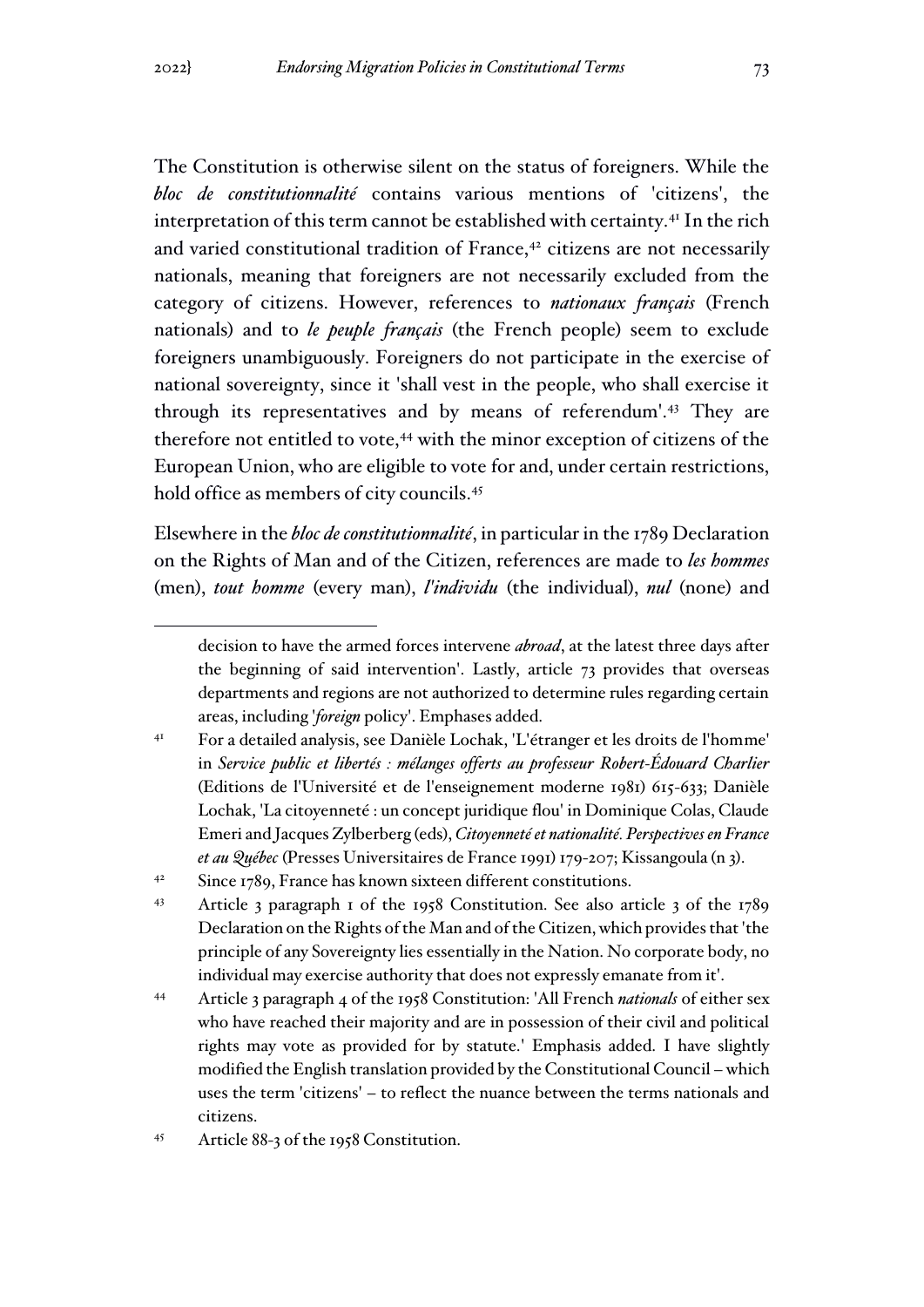*chacun* (each person). These expressions appear to encompass both nationals and foreigners,<sup>46</sup> although doubts have been raised when interpreting some of these terms.<sup>47</sup> Beyond this terminological matter, one searches in vain for a constitutional provision explicitly granting immigration powers to either the legislator or the executive. Although article 34 of the Constitution grants the legislator the power to set rules regarding nationality as well as 'civic rights and the fundamental guarantees granted to citizens for the exercise of their civil liberties', it confers no explicit power upon Parliament regarding immigration matters.<sup>48</sup>

Former Constitutional Council Secretary General and Councillor of State Bruno Genevois confirms this constitutional indeterminacy as he notes that

the main obstacle faced by the Constitutional Council […] resides in the fact that the constituent did not take into account the situation of foreigners. Unlike the Fundamental Charter of other European countries, there are no general provisions on non-nationals in the 1958 Constitution […].<sup>49</sup>

Genevois instead observes imprecision and 'great heterogeneity' within the bloc de constitutionnalité with respect to foreigners.<sup>50</sup> He believes that 'attempting to ground the constitutional rights of foreigners following a literal approach would have led to a great many approximations and even

<sup>46</sup> Henri Labayle, 'Le statut constitutionnel des étrangers – Rapport français' in Pierre Bon (ed), *Etudes de droit constitutionnel franco-espagnol* (Economica 1994) 31.

<sup>47</sup> Members of the Constitutional Council have expressed hesitation as to the meaning of the word 'individual', notwithstanding the fact that it seems to refer universally to all persons. During a deliberation session, Councillor Jacques Robert stated: 'Indeed, the 1946 Preamble asserts that ''the Nation provides the individual and the family with the conditions necessary to their development''. Does the nation provide these conditions to all or to nationals only? I am not sure whether everyone, whoever they are, is targeted by this provision.' Minutes of the deliberation session of 22 January 1990, 33 (my translation).

 $48$  Articles 34 and 37 of the Constitution define the substantive scope of statutes and regulations, respectively. According to article 37, any matter falling outside of the areas listed by article 34 is subject to regulation. Following a strict interpretation of both provisions, one might therefore conclude that immigration is a matter of regulation, not statute. However, the Constitutional Council has long recognized a broad scope for statutes, leaving considerable space for legislative intervention.

 $^{49}$  Genevois (n 3) 254-255 (my translation).

<sup>&</sup>lt;sup>50</sup> Ibid 255 (my translation).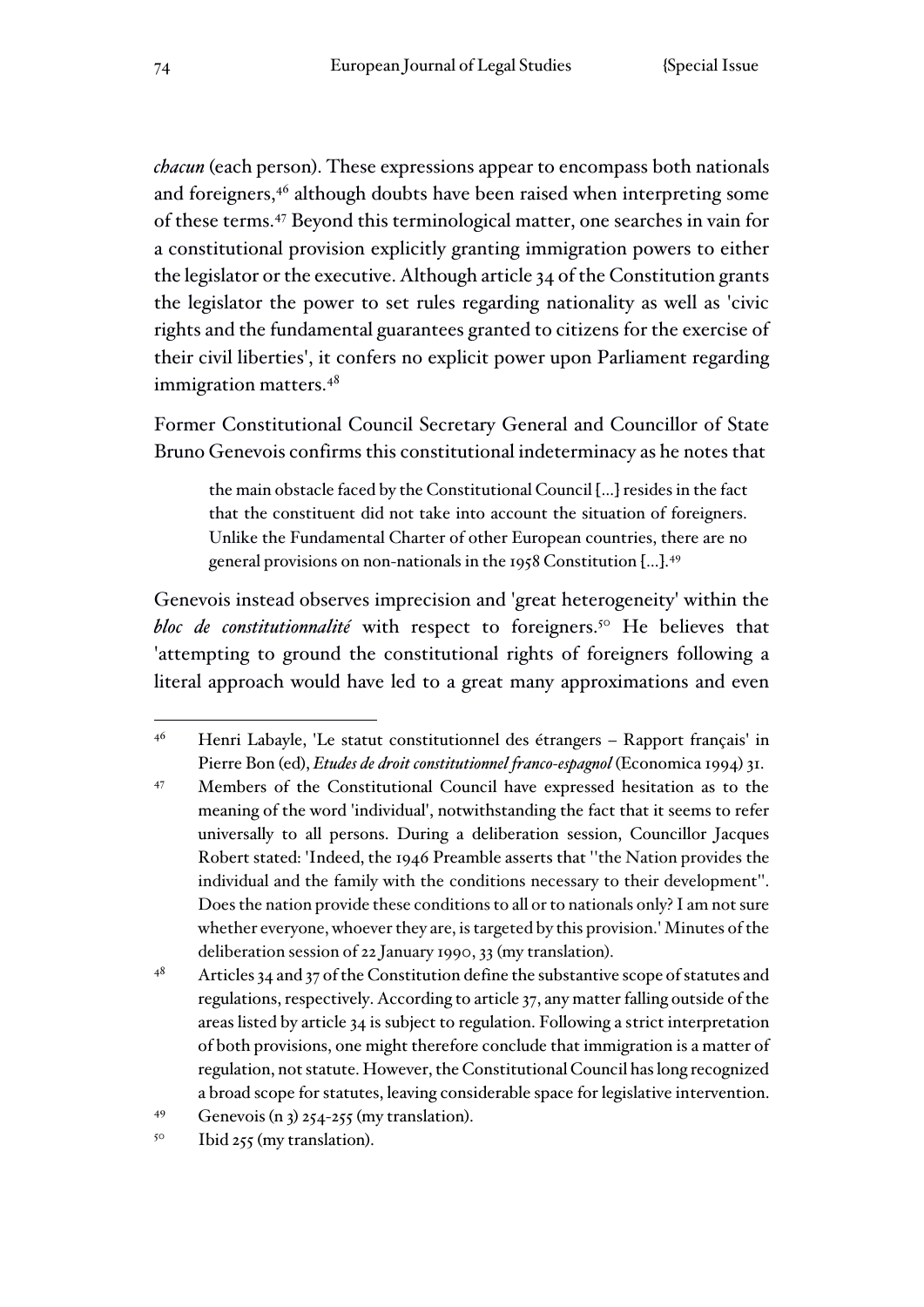inconsistencies.'<sup>51</sup> In a similar vein, Professor Henri Labayle wrote in the 1990s that

the constitutional status of foreigners in France is marked by uncertainty and ambiguity. Uncertainty, […] due to the silence of the Constitution, and ambiguity, above all, regarding the place to which domestic law assigns nonnationals. While it is true that the fundamental text and the rights it guarantees should bear an identity and a project, one is forced to recognize that the French Constitution only expresses indifference, if not ignorance, when it comes to immigration law.<sup>52</sup>

Due to this constitutional indeterminacy, the Constitutional Council has been compelled to 'fill in part of the gaps'<sup>53</sup> regarding the respective scope of the constitutional rights of foreigners and the immigration powers held by the legislator and the executive. This has undoubtedly provided the Council with a wide margin of action. Given these weak constitutional constraints, the Council could have followed a rights-based approach. As Parts III and IV will now show, it has instead aligned much of its case law with the immigration control priorities set by the legislator and the administration.

#### III. ENDORSING IMMIGRATION POLICIES ON PRINCIPLE

This third part will explore the ways in which the Constitutional Council has endorsed immigration policies as a matter of principle. The Council has done so by recognizing extensive police powers in the legislator and exercising its usual self-restraint on matters of constitutional challenge. By deeming constitutional most of the legal provisions brought under its review, the Council has expressed stable support for immigration policy preferences set by the legislator and the Government. This part will inquire into the specific methods of reasoning relied upon by the Council in support to such policy preferences.

 $51$  Ibid (my translation). He mentions the example of article 34 of the 1958 Constitution, according to which 'statutes shall determine the rules concerning: - civic rights and the fundamental guarantees granted *to citizens* for the exercise of their civil liberties […]'. Ibid (my translation, emphasis in original).

 $5<sup>2</sup>$  Labayle (n 46) 48 (my translation).

<sup>53</sup> Ibid 42 (my translation).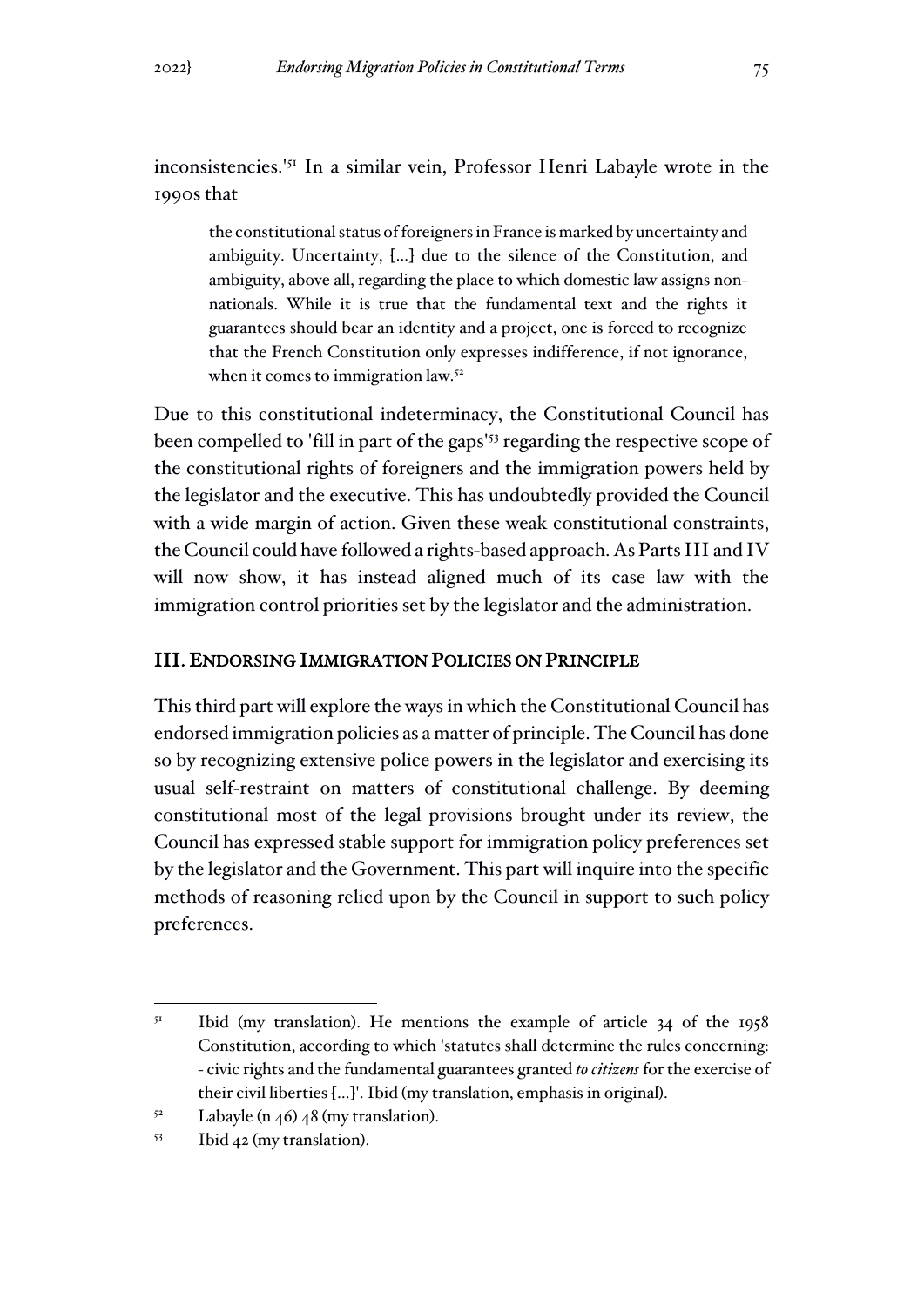#### *1. Recognizing Extensive Police Powers*

As soon as the Constitutional Council started to review immigrations laws, it recognized broad legislative powers in the field of immigration. It has provided two complementary for doing so. Both were spelled out in a landmark decision rendered on 13 August 1993, which is considered to have established the 'constitutional status of foreigners'.<sup>54</sup> First, foreigners can be treated differently by the legislator since they are 'placed in a different situation than that of nationals' in the immigration context.<sup>55</sup> Consequently, immigration rules do not violate the principle of equality, as they pursue general interest goals. This justification has been applied to uphold concrete measures criticized by members of Parliament as discriminatory.<sup>56</sup> The Council has also stated that immigration measures can only affect foreigners and are therefore not discriminatory.<sup>57</sup> Another way in which the Council has justified the differential treatment between nationals and foreigners has been to assert that 'no principle or rule of constitutional value guarantees to foreigners general and absolute rights of access to and residence in the national territory'.<sup>58</sup> This formula has been reiterated by the Council many times.<sup>59</sup>

- <sup>57</sup> Ibid cons 31, 72.
- <sup>58</sup> Ibid cons 2 (my translation).

<sup>54</sup> Cons const, décision n° 93-325 DC du 13 août 1993, *Loi relative à la maîtrise de l'immigration et aux conditions d'entrée, d'accueil et de séjour des étrangers en France*. See Bruno Genevois, 'Le statut constitutionnel pour les étrangers' [1993] Revue française de droit administratif 871.

<sup>55</sup> Ibid cons 2 (my translation). For an earlier assertion of this argument, see Cons const, décision n° 89-266 DC du 9 janvier 1990, *Loi modifiant l'ordonnance n° 45- 2658 du 2 novembre 1945 [...]*, cons 7.

 $56$  See e.g. Cons const, décision n° 93-325 DC (n 54) cons 13, 133.

<sup>59</sup> Cons const, décision n° 97-389 DC du 22 avril 1997, *Loi portant diverses dispositions relatives à l'immigration*, cons 36; Cons const, décision n° 2003-467 DC du 13 mars 2003, *Loi pour la sécurité intérieure*, cons 35, 83; Cons const, décision n° 2003-484 DC du 20 novembre 2003, *Loi relative à la maîtrise de l'immigration, au séjour des étrangers en France et à la nationalité*, cons 28, 38, 46; Cons const, décision n° 2005- 528 DC du 15 décembre 2005, *Loi de financement de la sécurité sociale pour 2006*, cons 14; Cons const, décision n° 2006-539 DC du 20 juillet 2006, *Loi relative à l'immigration et à l'intégration*, cons 6; Cons const, décision n° 2011-631 DC du 9 juin 2011, *Loi relative à l'immigration, à l'intégration et à la nationalité*, cons 64; Cons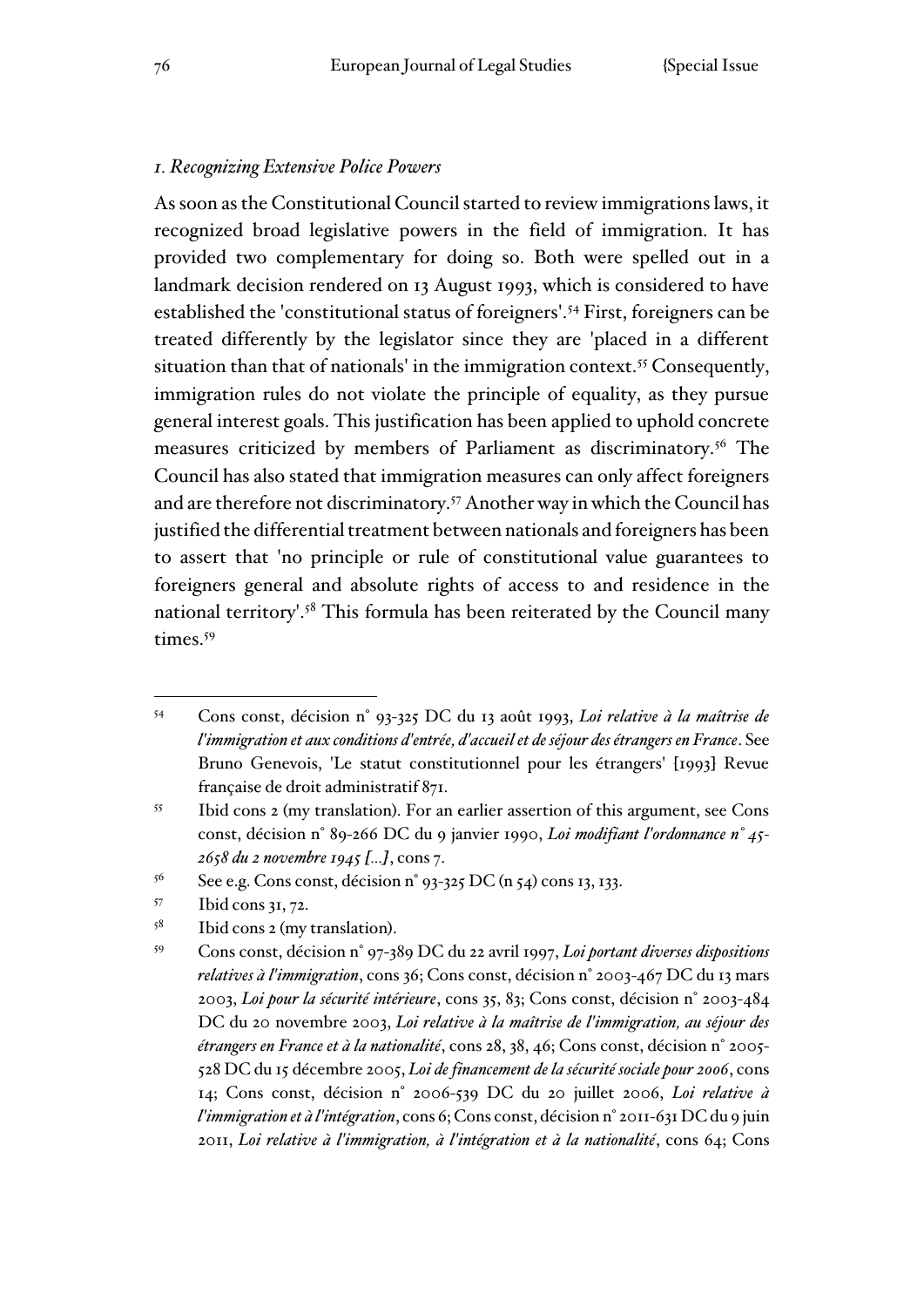The second way in which the Council has justified broad legislative powers in the field of immigration has consisted in stating that foreigners' 'entry and residence conditions may be restricted by administrative police measures conferring extensive powers on public authorities and relying on specific rules'.<sup>60</sup> This position has also been recalled in a significant number of subsequent decisions.<sup>61</sup> The Council has also confirmed that it is for the legislator 'to determine, in conformity with constitutional principles, and

considering its public interest goals, measures applicable to foreigners' entry and residence in France'.<sup>62</sup> Deeming most immigration control measures part of administrative police prerogatives has had far reaching consequences which will now be explored.

#### A. Rejecting Criminal Law Guarantees

The first consequence of characterizing most immigration control measures as administrative police measures is that it places them outside the scope of criminal law guarantees. Akin to the United States Supreme Court's old case law considering that deportation is not 'punishment for a crime',<sup>63</sup> this move

const, décision n° 2017-674 QPC du 1 décembre 2017, *M. Kamel D.*, cons 4; Cons const, décision n° 2018-762 DC du 15 mars 2018, *Loi permettant une bonne application du régime d'asile européen*, cons 9; Cons const, décision n° 2018-717/718 QPC du 6 juillet 2018, *M. Cédric H. et autre*, cons 9; Cons const, décision n° 2018-770 DC du 6 septembre 2018, *Loi pour une immigration maîtrisée, un droit d'asile effectif et une intégration réussie*, cons 87.

<sup>&</sup>lt;sup>60</sup> Cons const, décision n° 93-325 DC (n 54) cons 2 (my translation). For an earlier assertion of this principle, see Cons const, décision n° 89-266 DC (n 55) cons 6. It seems the Council was initially merely describing the regime established by the *ordonnance du 2 novembre 1945 relative à l'entrée et au séjour des étrangers en France* before the current Constitution was even adopted. In subsequent decisions, the assertion nevertheless became autonomous and appears to have become an implicit principle of French constitutional law.

<sup>&</sup>lt;sup>61</sup> Cons const, décision n° 2011-631 DC (n 59) cons 64; Cons const, décision n° 2017-674 QPC (n 59) cons 4; Cons const, décision n° 2018-762 DC (n 59) cons 9; Cons const, décision n° 2018-770 DC (n 59) cons 87.

<sup>&</sup>lt;sup>62</sup> Cons const, décision n° 97-389 DC (n 59) cons 24 (my translation).

<sup>63</sup> *Fong Yue Ting v United States*, 149 US 698, 730 (1893). Three justices issued dissenting opinions in which they expressed their 'utter' disagreement.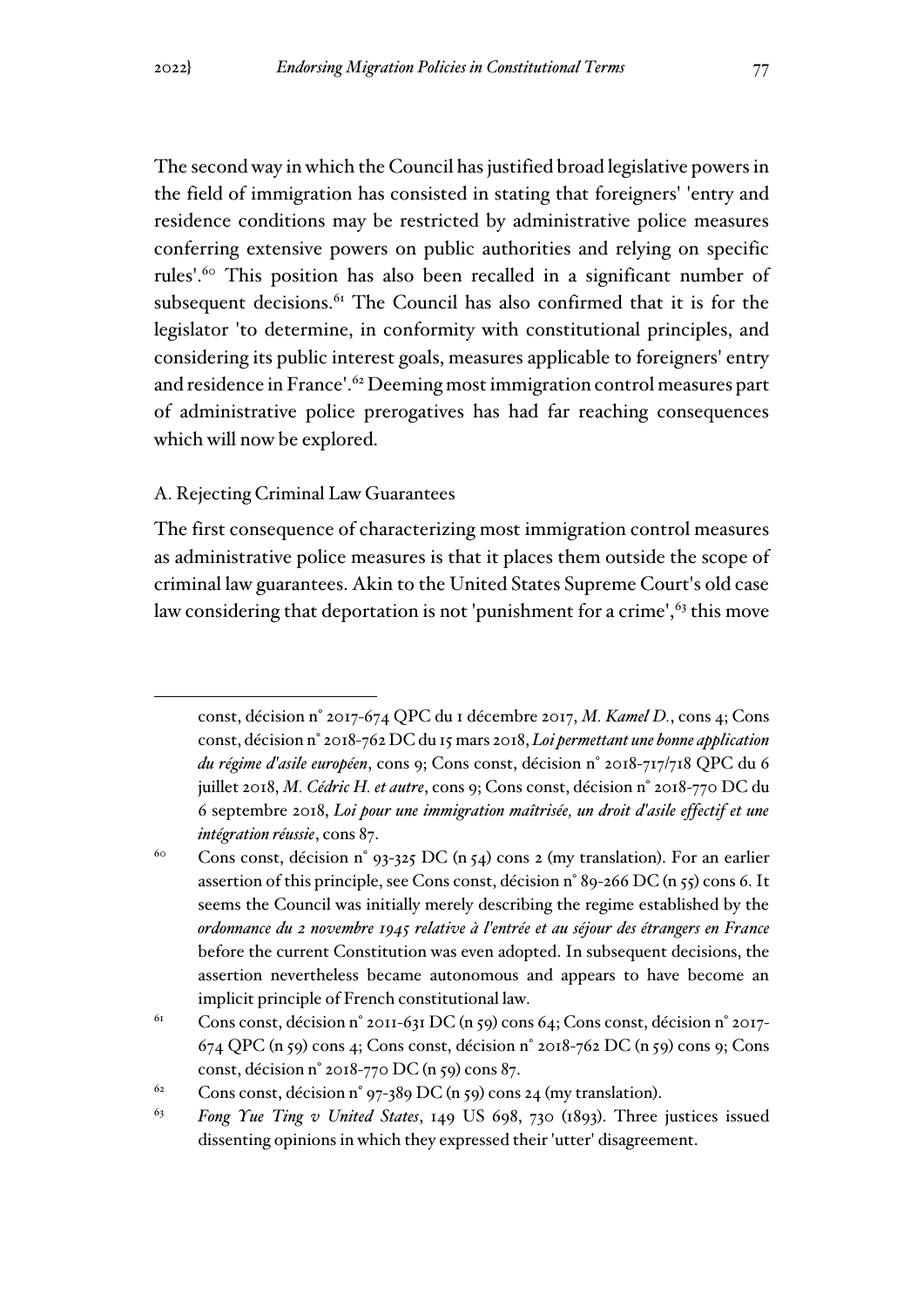has allowed the Council to refrain from examining claims asserting a range of rights attached to criminal procedures.

The Council has determined that in the exercise of its immigration powers the legislator may resort to either criminal or non-criminal measures.<sup>64</sup> As regards criminal measures, the legislator is quite free to determine the definition of criminal offenses and the penalties associated with them.<sup>65</sup> Such measures must however respect criminal law guarantees provided for in the *bloc de constitutionnalité*, in particular those contained in the 1789 Declaration of the Rights of Man and of the Citizen. The legislator may also resort to noncriminal – i.e. administrative – measures. The Council rarely challenges the legislator's characterization of a measure as non-criminal.<sup>66</sup> As early as 1980, the Council established that *expulsions* (a specific type of deportation that applies to individuals considered as a serious threat to public order pursuant to article L. 631-1 of CESEDA) were 'police measures which do not follow the same objectives as criminal repression'.<sup>67</sup> Based on this characterization, the Council upheld a provision that 'grants the administration with the power to take an expulsion measure based on facts which may justify a criminal conviction, but for which no permanent conviction has been pronounced by the judiciary authority'.<sup>68</sup> The Council therefore set aside the claim made by members of Parliament that the provision would violate the presumption of

<sup>64</sup> Cons const, décision n° 89-261 DC (n 22) cons 12; Cons const, décision n° 93-325 DC (n  $54$ ) cons 7.

<sup>65</sup> See inter alia Cons const, décision n° 96-377 DC du 16 juillet 1996, *Loi tendant à renforcer la répression du terrorisme et des atteintes aux personnes dépositaires de l'autorité publique ou chargées d'une mission de service public et comportant des dispositions relatives à la police judiciaire*, cons 11; Cons const, décision n° 98-399 DC du 5 mai 1998, *Loi relative à l'entrée et au séjour des étrangers en France et au droit d'asile*, cons 7.

<sup>&</sup>lt;sup>66</sup> For an exception, see Cons const, décision n°  $93-325$  DC (n  $54$ ) cons 49. The measure at issue was an *interdiction du territoire* (re-entry ban) that was automatically applied to individuals targeted by an *arrêté de reconduite à la frontière* (deportation measure). However, in 2011, the Council reversed its position and considered that an *interdiction de retour* (re-entry ban) was a mere police measure. Cons const, decision n° 2011-631 DC (n 59) cons 52.

<sup>67</sup> Cons const, décision n° 79-109 DC du 9 janvier 1980, *Loi relative à la prévention de l'immigration clandestine et portant modification de l'ordonnance n° 45-2658 du 2 novembre 1945 […]*, cons 6 (my translation).

<sup>68</sup> Ibid (my translation).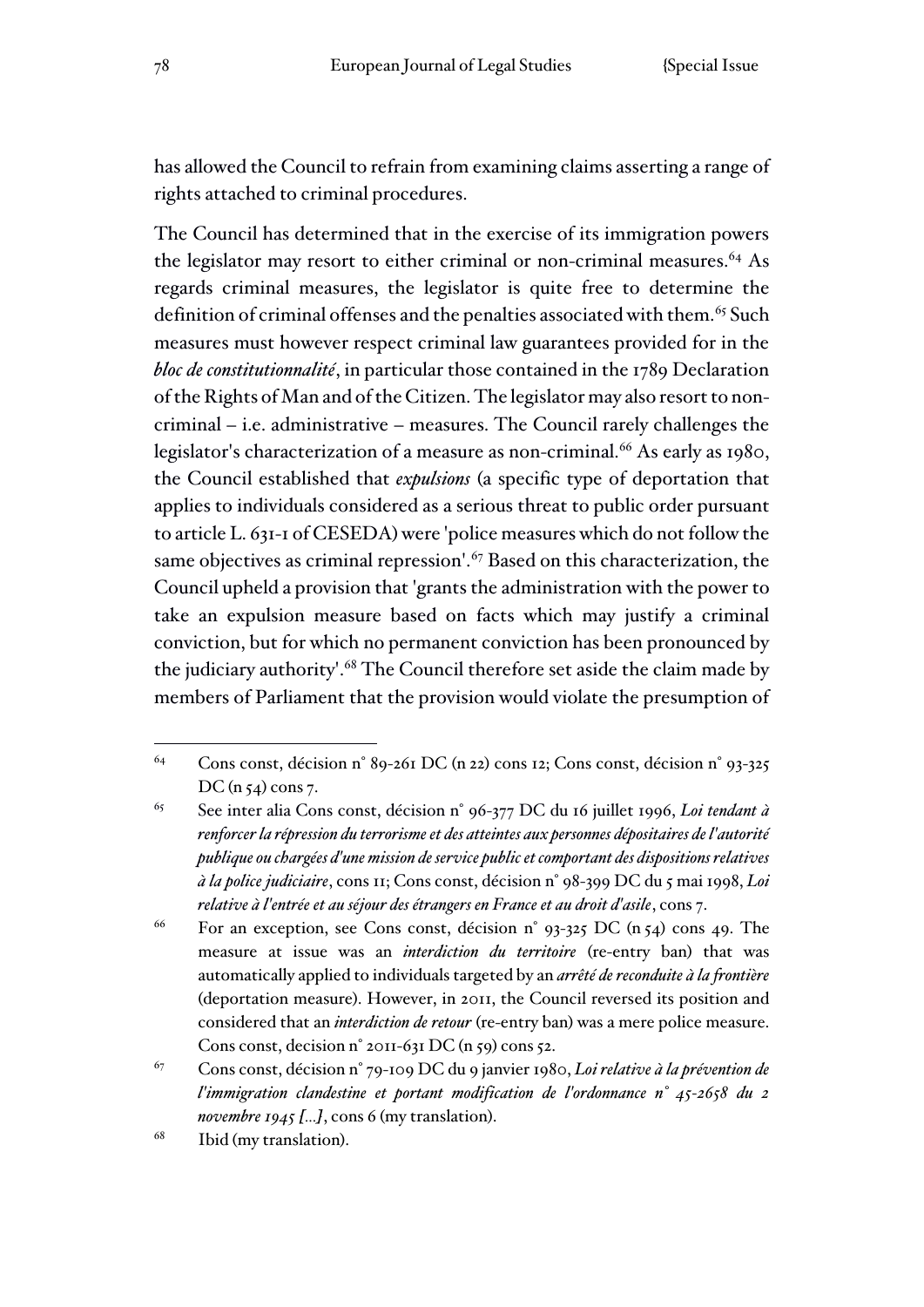innocence principle, guaranteed by article 9 of the Declaration of the Rights of Man and of the Citizen.

A few other examples will further illustrate the serious consequences of characterizing immigration measures as non-criminal. In the landmark August 1993 decision referenced above, the Council characterized refusal of entry decisions as relying on administrative police rules specific to foreigners. Accordingly, such decisions were not subject to criminal law guarantees and could be executed automatically.<sup>69</sup> In a March 2003 decision, the Council deemed that the withdrawal of a temporary residence card for reasons of public order was 'not a sanction but a police measure', to which the presumption of innocence therefore did not apply.<sup>70</sup> In a September 2018 decision, the Council refused to classify immigration detention as a criminal sanction even though the maximum length of such detention had been extended three months.<sup>71</sup> Consequently, it was not subject to the principle of legality. Finally, in December 2019, the Council decided that refusal of entry and border detention were not 'sanctions having the character of punishment, but police administrative measures', meaning that police interviews conducted in such connection could continue to take place without the assistance of a lawyer.<sup>72</sup>

#### B. Favoring Public Order over Rights

The second and main consequence of characterizing immigration control measures as administrative police measures is that it frames the Council's inquiry as one of balancing the rights of foreigners against the safeguarding of public order, which was first recognized as an *objectif à valeur constitutionnelle* (objective of constitutional value) outside of the immigration context in 1982.<sup>73</sup> Under traditional principles of French administrative law, administrative police measures may restrict fundamental rights in order to preserve public order. The Constitutional Council took direct inspiration

<sup>&</sup>lt;sup>69</sup> Cons const, décision n° 93-325 DC (n 54) cons 7.

<sup>&</sup>lt;sup>70</sup> Cons const, décision n° 2003-467 DC (n 59) cons 85 (my translation).

<sup>&</sup>lt;sup>71</sup> Cons const, décision n° 2018-770 DC (n 59) cons 69.

<sup>72</sup> Cons const, décision n° 2019-818 QPC du 6 décembre 2019, *Mme Saisda C.*, cons 12 (my translation).

<sup>73</sup> Cons const, décision n° 82-141 DC du 27 juillet 1982, *Loi sur la communication audiovisuelle*, cons 4-5.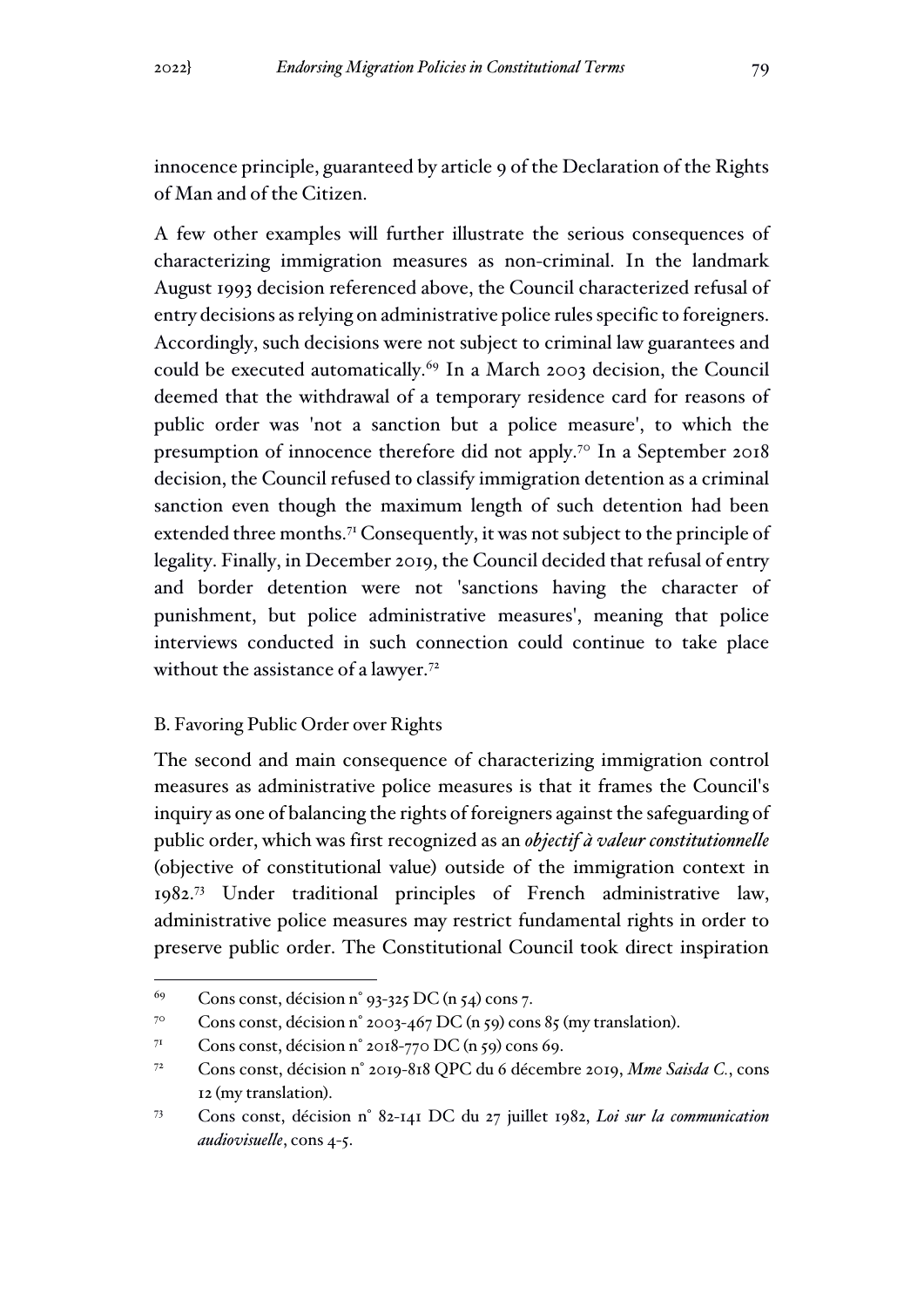from the Council of State's landmark *GISTI* ruling of 1978<sup>74</sup> when, in 1986, it first decided that public order considerations could prevail over foreigners' rights.<sup>75</sup> Later on, the Council presented its reasoning as a process of '*conciliation*' – a balancing operation pitting the public order principle against foreigners' rights. This would seem to imply that that there is no hierarchy between those two elements and that they hold the same value. However, in most cases, the Council has favored public order over foreigners' rights. Between 1986 and 2019, in the thirty-three instances in which the Council balanced public order against rights, whether explicitly or implicitly,<sup>76</sup> twenty-eight provisions were upheld<sup> $77$ </sup> and a further three were upheld subject to *réserves d'interprétation* (explained below in Part III.2),<sup>78</sup> while only

<sup>74</sup> CE, Ass, 8 décembre 1978, *GISTI, CFDT et CGT*, n° 10097, 10677, 10679, Rec p 493.

<sup>75</sup> Cons const, décision n° 86-216 DC du 3 septembre 1986, *Loi relative aux conditions d'entrée et de séjour des étrangers en France*, cons 18. For an analysis of the Council of State's influence, see Kissangoula (n 3) 200-205.

<sup>76</sup> This includes six instances in which no explicit mention was made of *conciliation*, but where public order considerations were clearly invoked (sometimes through other notions such as public interest or administrative police powers) to restrict constitutional rights. Cons const, décision n° 93-325 DC (n 54) cons 25, 60, 87; Cons const, décision n° 97-389 DC (n 59) cons 24, 52; Cons const, décision n° 2003-485 DC du 4 décembre 2003, *Loi modifiant la loi n° 52-893 du 25 juillet 1952 relative au droit d'asile*, cons 56.

<sup>77</sup> Cons const, décision n° 86-216 DC (n 75) cons 18; Cons const, décision n° 93-325 DC (n 54) cons 19-22, 25, 56, 60, 63, 87; Cons const, décision n° 97-389 DC (n 59) cons 10-14, 21, 24, 36, 71-72; Cons const, décision n° 2003-467 DC (n 59) cons 110; Cons const, décision n° 2003-484 DC (n 59) cons 23, 38-39, 57; Cons const, décision n° 2003-485 DC (n 76) cons 56; Cons const, décision n° 2005-528 DC (n 59) cons 14, 16; Cons const, décision n° 2006-539 DC (n 59) cons 13-14; Cons const, décision n° 2007-557 DC du 15 novembre 2007, *Loi relative à la maîtrise de l'immigration, à l'intégration et à l'asile*, cons 11; Cons const, décision n° 2011-631 DC (n 59) cons 72, 78-79; Cons const, décision n° 2016-580 QPC du 5 octobre 2016, *M. Nabil F.*, cons 12; Cons const, décision n° 2018-762 DC (n 59) cons 9-16; Cons const, décision n° 2018-770 DC (n 59) cons 63, 92, 99; Cons const, décision n° 2019- 797 QPC du 26 juillet 2019, *Unicef France et autres*, cons 11.

<sup>78</sup> Cons const, décision n° 97-389 DC (n 59) cons 52; Cons const, décision n° 2017- 674 QPC (n 59) cons 11-12; Cons const, décision n° 2018-770 DC (n 59) cons 76.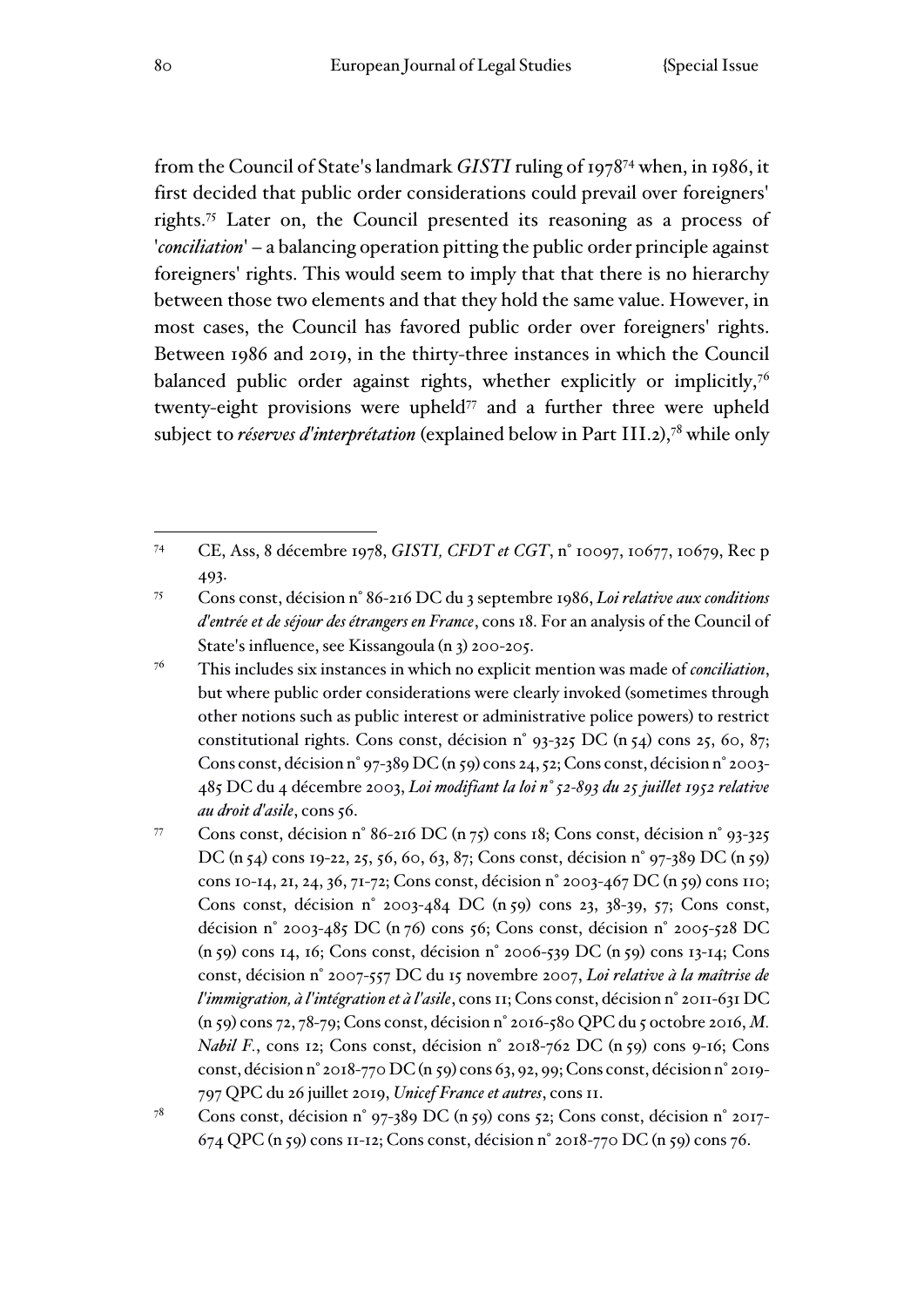two were struck down.<sup>79</sup> Over the course of these decisions, the Council has favored public order over the right to a normal family life, the best interests of the child, the right to private life, freedom of movement (within France), the right to individual liberty (including freedom from arbitrary detention), the right to an effective remedy and the right to asylum. Though expressed through the technical language of constitutional reasoning, this configuration is not the result of a purely mechanical operation dictated by strict rationality. Rather, it appears to express a relatively stable axiological hierarchy – i.e. a hierarchy of values – according to which public order almost always prevails over foreigners' rights.<sup>80</sup>

The concept of public order has remained quite vague throughout the Council's case law. Despite its weak textual basis, $81$  it is never clearly defined and appears to cover a wide range of considerations. At times, one wonders how a specific measure under review effectively contributes to the preservation of public order. For instance, in a 2006 decision, the Council ruled, without any explanation, that the decision to extend the minimum length of time a foreigner needed to reside in France before she could bring her family over gave rise to public order considerations that trumped her right to a normal family life.<sup>82</sup>

Furthermore, the Council has widened the concept of public order in some respects over the past two decades. Since 2003, the concept includes the 'fight against irregular migration'. $83$  This expansion seems to have been a reaction to the increasing importance of this goal in the legislator's and the Government's respective immigration policies. It also seems to have been a direct response to arguments raised by the Government in its observations

<sup>79</sup> Cons const, décision n° 97-389 DC (n 59) cons 43-45; Cons const, décision n° 2017- 674 QPC (n 59) cons 10.

<sup>80</sup> On axiological hierarchies, see Véronique Champeil-Desplats, *Théorie générale des droits et libertés. Perspective analytique* (Dalloz 2019) 305-330; Riccardo Guastini, *Teoría analítica del derecho* (Zela 2017) 119-122.

 $81$  For instance, the Council has relied on article 34 of the Constitution, which makes no explicit reference to public order.

<sup>&</sup>lt;sup>82</sup> Cons const, décision n° 2006-539 DC (n 59) cons 11-14.

<sup>&</sup>lt;sup>83</sup> Cons const, décision n° 2003-484 DC (n 59) cons 23; Cons const, décision n° 2011-631 DC (n 59) cons 64; Cons const, décision n° 2018-717/718 QPC (n 59) cons 9; Cons const, décision n° 2019-797 QPC (n 77) (my translation).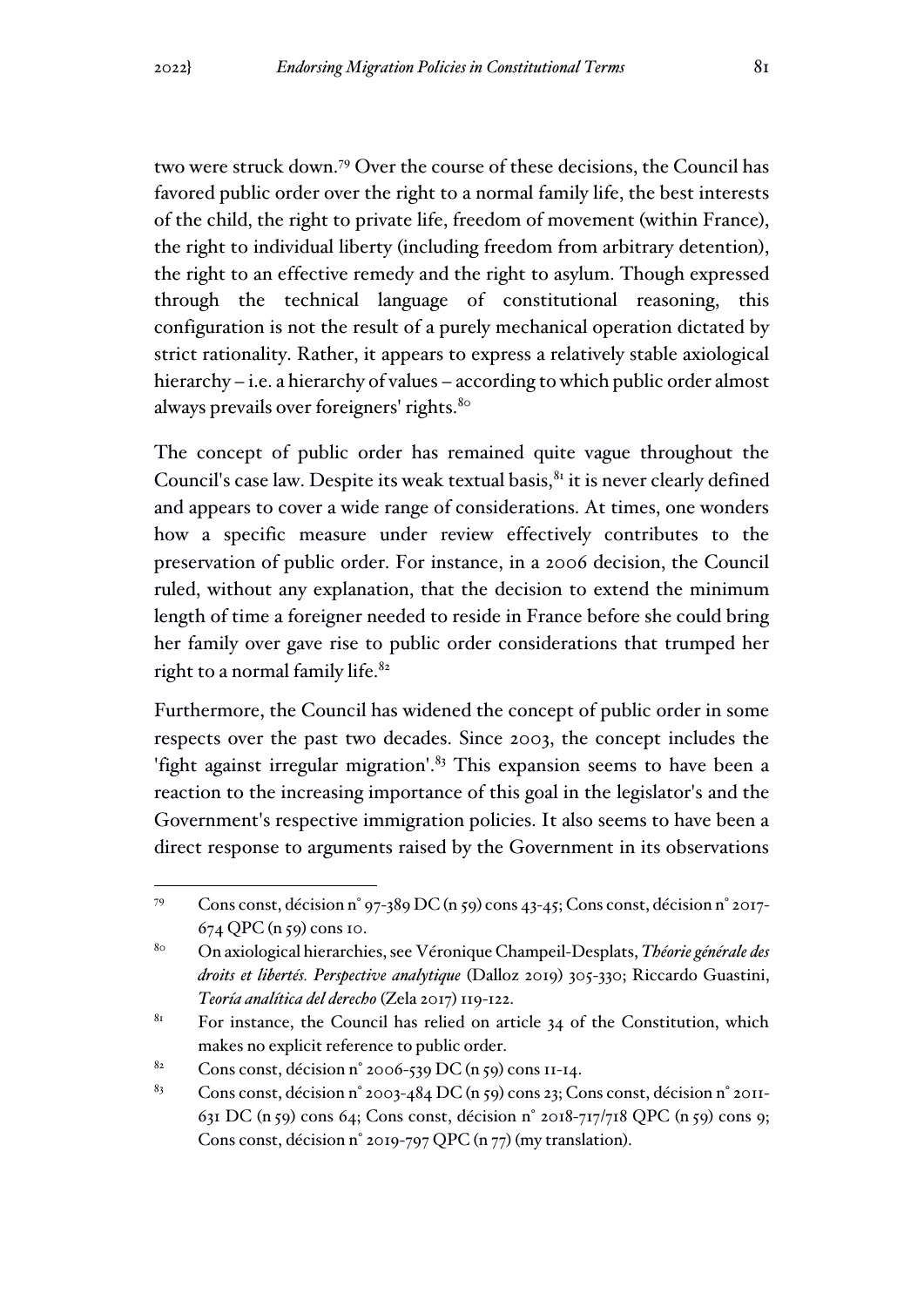before the Council, which already in 1997 presented the 'fight against  $irregular migration'$  as a significant public order issue. $84$  There is, however, a paradox in the postures adopted by the legislator and the Government. While they claim to 'fight against irregular migration', their reforms have actually tended to 'produce' more and more foreigners in an irregular situation.<sup>85</sup> This contradiction was indeed pointed out by members of Parliament in their brief to the Council regarding the same 1997 case.<sup>86</sup> Nevertheless, it has not prevented the 'fight against irregular migration' from becoming a recurrent argument of the Government in its observations before the Council in defense of provisions of legislative reforms. In turn, the Council appears increasingly willing to rely on this policy objective, which it has thereby translated into a fully-fledged constitutional concept.

Beyond the vague nature and broad scope of the concept of public order, concrete justifications as to why it should prevail over rights are often very limited. As is the case for much of the Constitution Council's reasoning, which is typically formalistic and somewhat opaque, $87$  explanations provided are cursory and at times incomplete from a logical standpoint. After asserting that it will resort to balancing to decide on the validity of a provision, the Council sometimes immediately jumps to its conclusion or simply reformulates the content of the provision.<sup>88</sup> It is also not always clear whether the balancing exercise is supposed to be performed by the legislator or by the Council. The degree of review thus varies from one decision to another.<sup>89</sup>

 $84$  See the Government's observations lodged before the Council in Cons const, decision n° 97-389 DC (n 59) (my translation).

<sup>&</sup>lt;sup>85</sup> Nathalie Ferré, 'La production de l'irrégularité', in Fassin, Morice and Quiminal (n 13), 47-64 (my translation).

<sup>&</sup>lt;sup>86</sup> Brief of MPs lodged before the Constitutional Council on 27 March 1997.

<sup>87</sup> Arthur Dyevre, 'The French Constitutional Council' in András Jakab, Arthur Dyevre and Giulo Itzcovich (eds), *Comparative Constitutional Reasoning* (Cambridge University Press 2017), 323-355.

<sup>&</sup>lt;sup>88</sup> See e.g. Cons const, décision n° 2011-631 DC (n 59) cons 79.

<sup>&</sup>lt;sup>89</sup> See inter alia Cons const, décision n° 2018-762 DC (n 59) cons 9-16; Cons const, décision n° 2018-770 DC (n 59) cons 70-76; Cons const, décision n° 2011-631 DC (n 59) cons 66, 72. Although in recent years, the Council has begun employing proportionality tests, it typically fails to follow rigorously the three-step process to determine whether a measure is adequate, necessary and proportionate. See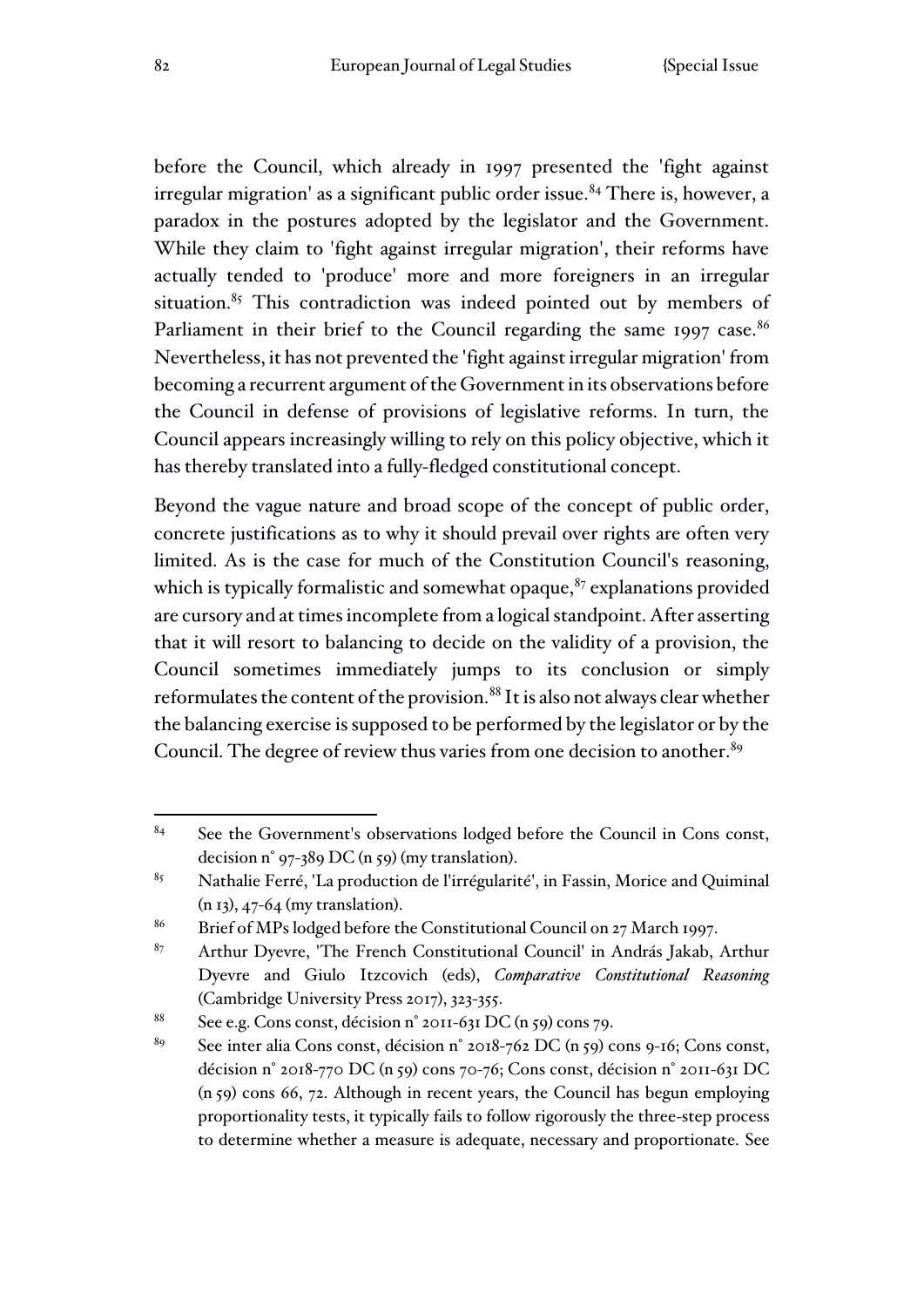#### *2. Exercising Traditional Self-Restraint*

French legal culture has traditionally been hostile to judicial power. Even with the expansion of its role, the Council has remained careful to appear deferential to Parliament so as to preserve its institutional legitimacy. This is true even when it comes to the protection of fundamental rights, an area in which the Constitutional Council's case law has not escaped criticism.<sup>90</sup> Indeed, the Council has demonstrated self-restraint in most areas of law. Since 1975, it has stated many times that the Constitution 'does not grant the Constitutional Council a general power of appreciation and decision identical to that of Parliament, it merely gives it competence to review the conformity of challenged laws to the Constitution'.<sup>91</sup>

Quite significantly, this very statement has been invoked by the Constitutional Council to uphold diametrically opposed laws one after the other. In 2011, the Council confirmed the constitutionality of a set of provisions interpreted as restricting marriage to heterosexual couples.<sup>92</sup> Only two years later, the Council reviewed a legal reform opening marriage to same-sex couples and found it constitutional on the very same grounds.<sup>93</sup> In both cases, Councillors wrote that it was for the legislator, not the Council, to decide what sort of "different situation" could justify "different treatment" without violating the principle of equality. This allowed the Council to avoid any discussion of the substance of the matter. Decisions reviewing immigration laws tend to follow a similar approach. In fact, the Council has

Michael Koskas, 'Le dynamisme de la proportionnalité : enjeux de la fragmentation tripartite du principe dans le processus juridictionnel' (2019) 15 Revue des Droits de l'Homme s 42.

<sup>90</sup> For a critical assessment, see Danièle Lochak, 'Le Conseil constitutionnel, protecteur des libertés ?' (1991) 13 Pouvoirs 41; Véronique Champeil-Desplats, 'Le Conseil constitutionnel, protecteur des droits et libertés ?' (2011) 9 Cahiers de la recherche sur les droits fondamentaux 11.

<sup>91</sup> Cons const, décision n° 74-54 DC du 15 janvier 1975, *Loi relative à l'interruption volontaire de la grossesse*, cons 1 (my translation). See footnotes immediately below for references of subsequent cases relying on the same statement.

<sup>92</sup> Cons const, décision n° 2010-92 QPC du 28 janvier 2011, *Mme Corinne C. et autre*, cons 5, 9.

<sup>93</sup> Cons const, décision n° 2013-669 DC du 17 mai 2013, *Loi ouvrant le mariage aux couples de même sexe*, cons 14, 22.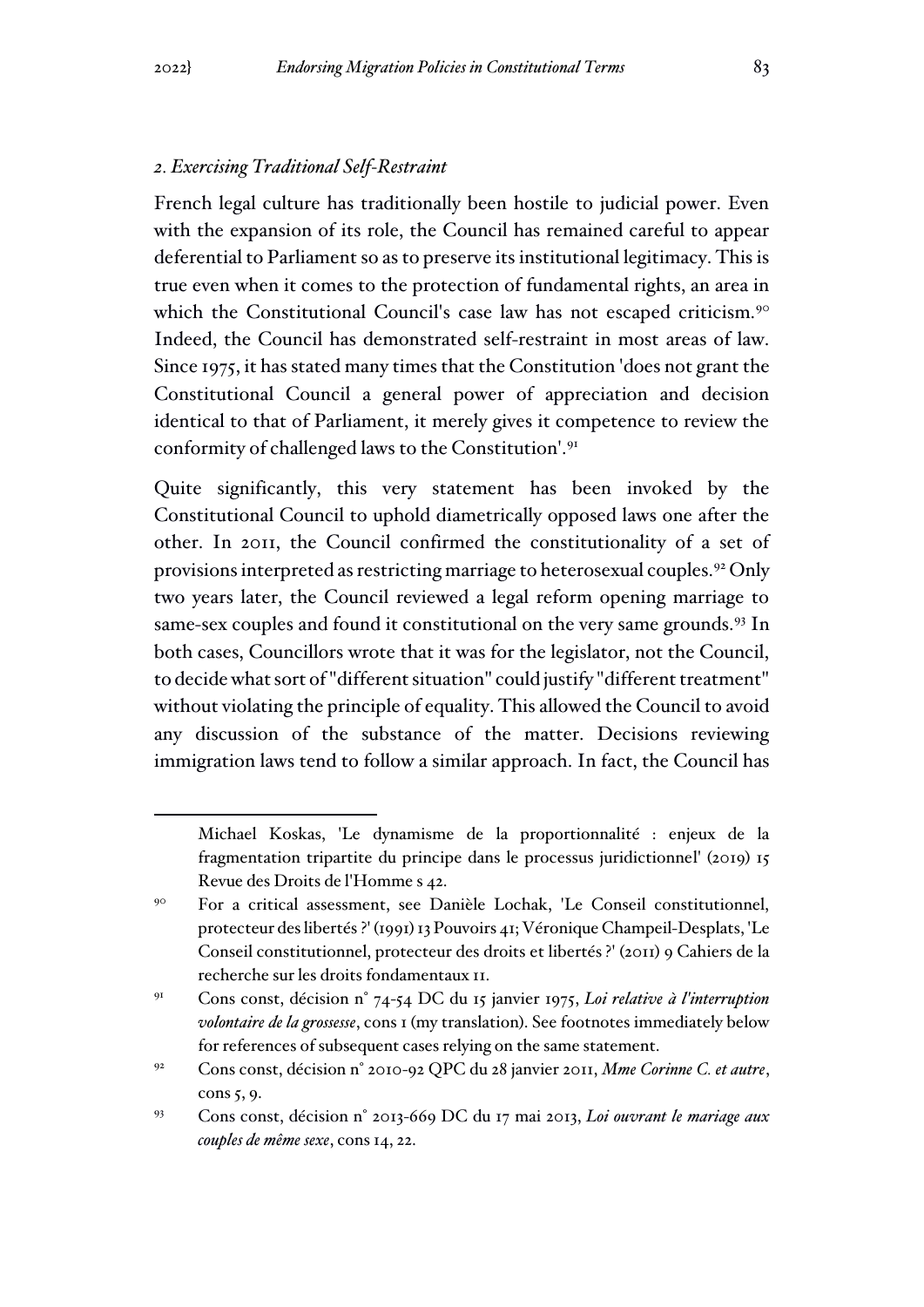made the very same statement regarding its limited competence in several decisions reviewing immigration laws.<sup>94</sup>With the notable exception of a 1989 decision in which the Council confirmed the constitutionality of provisions that guaranteed foreigners' rights,<sup>95</sup> this position has mostly led the Council to refrain from striking down provisions which could be considered detrimental to foreigners' rights.

The Council has also manifested self-restraint in granting the legislator free rein to diminish fundamental guarantees it had previously adopted to ensure respect for constitutional rights. For a time, this seemed to contradict the Council's case law in other areas. Over the course of the last two decades of the 20th century, the Council issued several decisions that appeared to impose an '*effet cliquet*' ('ratchet theory') whereby Parliament could only strengthen the legal guarantees of fundamental constitutional.<sup>96</sup> This case law had serious limitations, though, as it applied only to 'fundamental rights' (as determined by the Council itself) and it still allowed the legislator to balance these rights against principles of constitutional value. The theory was applied sporadically and eventually abandoned.<sup>97</sup> In any case, when it comes to reviewing immigration laws, the Council has always appeared willing to accept the placement of restrictions upon even the most fundamental

<sup>94</sup> Cons const, décision n° 89-261 DC (n 22) cons 15; Cons const, décision n° 2011-217 of 3 février 2012, *M. Mohammed Akli B.*, cons 4; Cons const, décision n° 2015-501 QPC du 27 novembre 2015, *M. Anis T.*, cons 8; Cons const, décision n° 2017-674 QPC (n 59) cons 25; Cons const, décision n° 2018-717/718 QPC (n 59) cons 18.

<sup>95</sup> Cons const, décision n° 89-261 DC (n 22).

<sup>96</sup> Cons const, décision n° 83-165 DC du 20 janvier 1984, *Loi relative à l'enseignement supérieur*, cons 42; Cons const, décision n° 84-181 DC du 11 octobre 1984, *Loi visant à limiter la concentration et à assurer la transparence financière et le pluralisme des entreprises de presse*, cons 37; Cons const, décision n° 93-325 DC (n 54) cons 81; Cons const, décision n° 94-345 DC du 29 juillet 1994, *Loi relative à l'emploi de la langue française*, cons 5.

<sup>97</sup> Cons const, décision n° 2002-461 DC du 29 août 2002, *Loi d'orientation et de programmation pour la justice*, cons 67; Const. const., décision n° 86-210 DC du 29 juillet 1986, *Loi portant réforme du régime juridique de la presse*, cons 2. For developments on how the 'ratchet theory' was abandoned, see Véronique Champeil-Desplats, 'Le Conseil constitutionnel a-t-il une conception des libertés publiques ?' (2012) 7 Jus Politicum 15-17.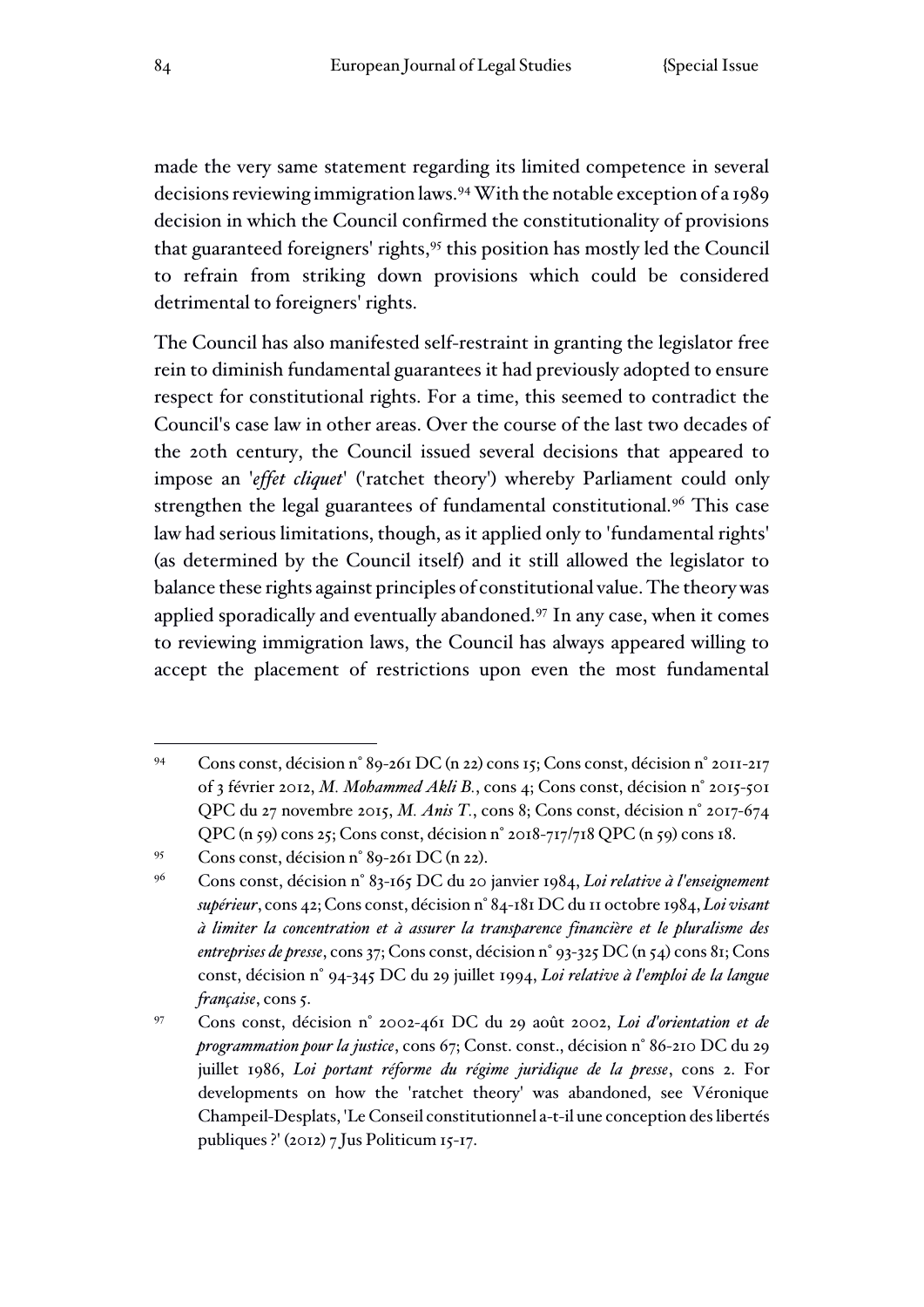constitutional rights.<sup>98</sup>. As early as 1986, the Council was keen to observe that its review did not consist in comparing provisions of consecutive laws, but solely in comparing the law in question with constitutional requirements.<sup>99</sup> This position has been reiterated in various decisions reviewing immigration laws.<sup>100</sup>

Since 1975, the Council has also refused to examine the conformity of laws with international conventions, following a strict interpretation of articles 55 and 61 of the Constitution.<sup>101</sup> This position has likewise been reiterated in several decisions reviewing immigration laws,<sup>102</sup> and indeed has significant consequences in this area of law, where international treaties can at times provide more protective guarantees than the domestic normative framework. For instance, the Council has refused to review the conformity of immigration laws with the 1951 Geneva Convention Relating to the Status of Refugees<sup>103</sup> and the 1950 European Convention on Human Rights.<sup>104</sup> While the Council has indirectly recognized some international norms through its interpretation of related constitutional norms (e.g. right to asylum, best interests of the child, respect for family life), it has nonetheless

 $98$  One minor exception is the right to asylum, which was considered a fundamental right in a 1993 decision under the short-lived ratchet theory (Cons const, décision  $n^{\circ}$  93-325 DC (n 54) cons 81). However, this was not reiterated in later decisions and the Council has since confirmed the constitutionality of various legal provisions restricting the right to asylum.

<sup>99</sup> Cons const, décision n° 86-216 DC (n 75) cons 14.

<sup>&</sup>lt;sup>100</sup> Cons const, décision n° 89-261 DC (n 22) cons 15; Cons const, décision n° 93-325 DC (n 54) cons 2; Cons const, décision n° 2011-631 DC (n 59) cons 67 ; Cons const, décision n° 2018-770 DC (n 59) cons 71.

<sup>&</sup>lt;sup>101</sup> Cons const, décision n° 74-54 DC (n 91) cons 1-7. Article 55 of the Constitution provides that 'treaties or agreements duly ratified or approved shall, upon publication, prevail over Acts of Parliament, subject, with respect to each agreement or treaty, to its application by the other party'. Given that article 61 provides that the Constitutional Council 'shall rule on [the] conformity of [referred bills] to the Constitution', one could argue that the Council should review the conformity of referred laws to international treaties so as to ensure respect for article 55 of the Constitution.

<sup>&</sup>lt;sup>102</sup> Cons const, décision n° 93-325 DC (n 54) cons 2; Cons const, décision n° 97-389 DC (n 59) cons 13.

<sup>&</sup>lt;sup>103</sup> Cons const, décision n°  $98-399$  DC (n  $65$ ) cons 11-12.

<sup>&</sup>lt;sup>104</sup> Cons const, décision n° 2018-770 DC (n 59) cons 54.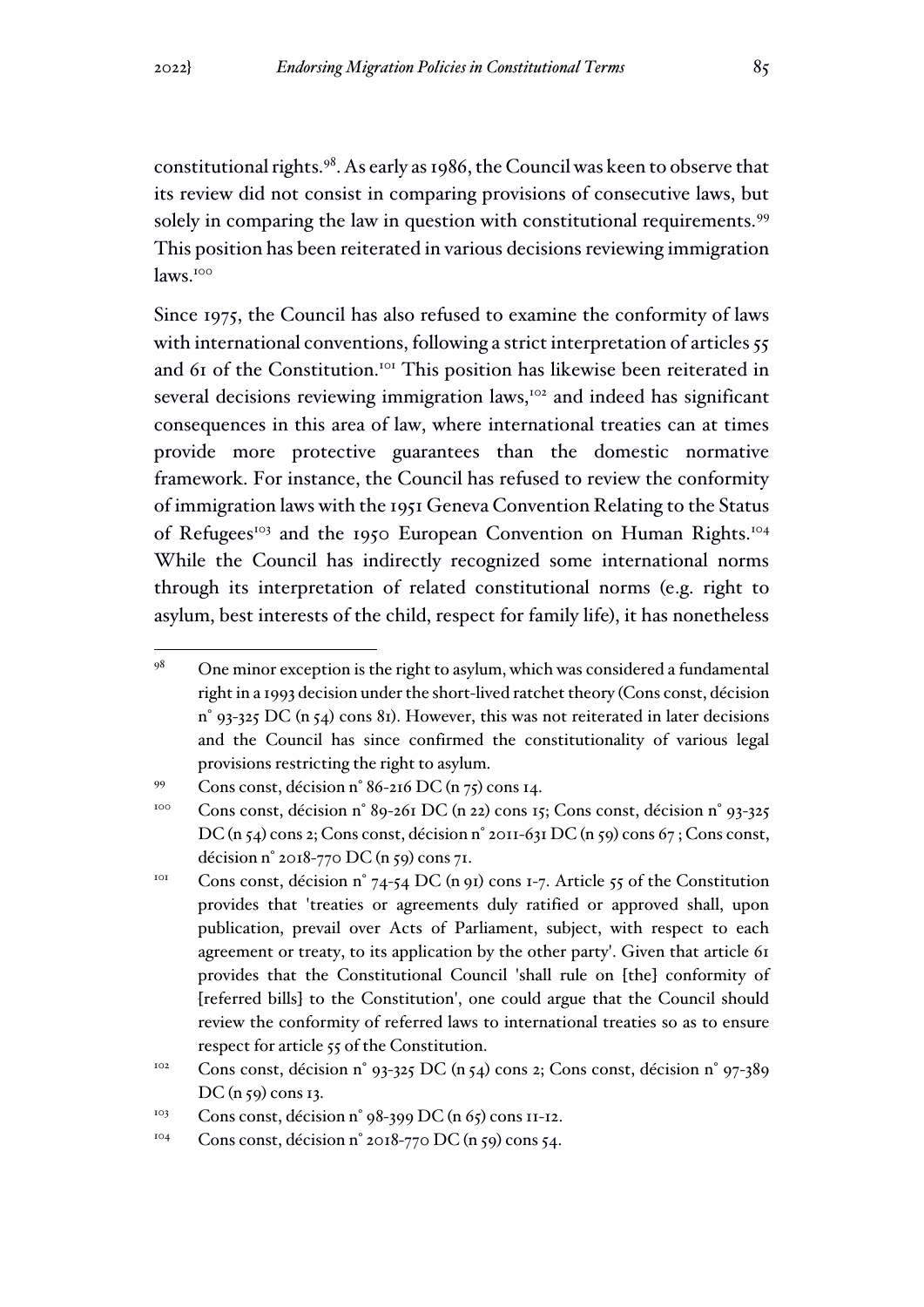sustained autonomous interpretations of these norms that do not necessarily conform to those of supra-national bodies such as the European Court of Human Rights.<sup>105</sup>

The Council has also limited its review of laws not yet promulgated by examining only the provisions specifically referred to it by political authorities. From its very first decisions, the Council has recognized its own competence to review all provisions of a deferred bill, beyond the specific issues raised by political authorities.<sup>106</sup> Yet, in most decisions reviewing immigration laws, the Council examines only those norms specifically at issue and leaves aside important questions regarding other norms.<sup>107</sup> Exceptions are rare.<sup>108</sup> While this problem is not specific to immigration laws, it is particularly problematic in this area of law because it involves fundamental rights issues. Until 2010, when the QPC preliminary ruling procedure was finally implemented, any provision not reviewed before its promulgation became exceedingly difficult to challenge later on. Many provisions that were problematic from a fundamental rights perspective were thereby permitted to evade scrutiny. Although the Council decided in a 1985 case (unrelated to immigration) that it could examine already promulgated provisions if they

<sup>&</sup>lt;sup>105</sup> Ibid.

<sup>106</sup> Cons const, décision n° 60-8 DC du 11 août 1960, *Loi de finances rectificative pour 1960*, cons 5. This position was explicitly confirmed in a case regarding an immigration law in 1992. Cons const, décision n° 92-307 DC du 25 février 1992, *Loi modifiant l'ordonnance n° 45-2658 du 2 novembre 1945 [...]*, cons 1.

<sup>107</sup> Cons const, décision n° 79-109 DC (n 67); Cons const, décision n° 89-261 DC (n 22) cons 32; Cons const, décision n° 89-266 DC (n 55) cons 9; Cons const, décision n° 93-325 DC (n 54) cons 134; Cons const, décision n° 97-389 DC (n 59) cons 77; Cons const, décision n° 98-399 DC (n 65) cons 21; Cons const, décision n° 2003- 485 DC (n 76) cons 65; Cons const, décision n° 2006-539 DC (n 59) 30; Cons const, décision n° 2007-557 DC (n 77) cons 30; Cons const, décision n° 2011-631 DC (n 59) cons 96; Cons const, décision n° 2016-728 DC du 3 mars 2016, *Loi relative au droit des étrangers en France*, cons 7; Cons const, décision n° 2018-762 DC (n 59) cons 24.

<sup>&</sup>lt;sup>108</sup> But see Cons const, décision n° 86-216 DC (n 75) cons 21-22; Cons const, décision n° 92-307 DC (n 106) cons 35-37; Cons const, décision n° 2003-484 DC (n 59) cons 98-101; Cons const, décision n° 2018-770 DC (n 59) cons 115-118.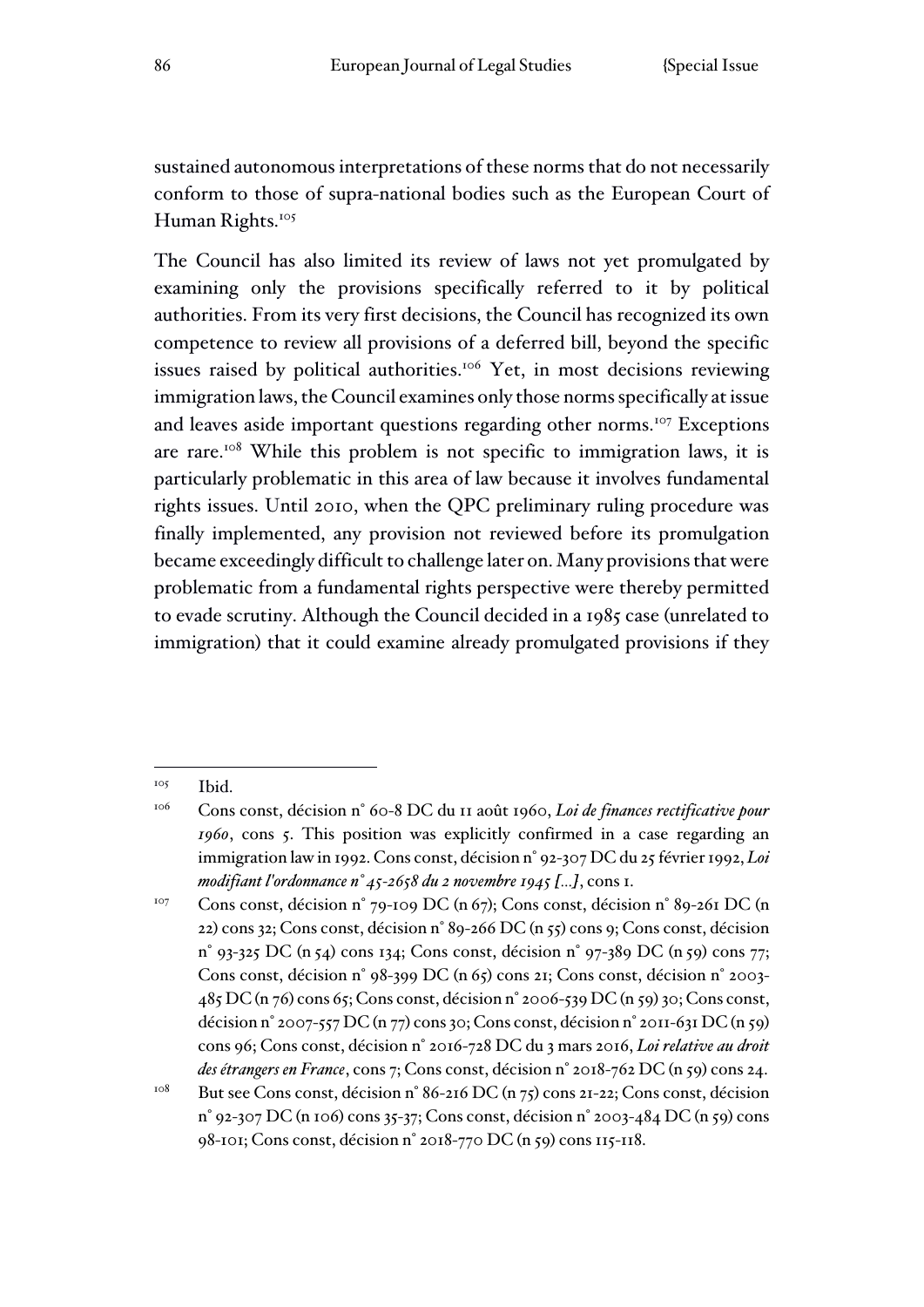were modified, completed or affected by a new law,<sup>109</sup> it does not seem to have made much use of this power in decisions reviewing immigration laws.<sup>110</sup>

Lastly, the Council has attenuated the impact of its decisions in two ways. The first is the aforementioned '*réserves d'interprétation*', which allow the Council to maintain deference to the legislator by upholding questionable provisions under particular interpretations that the Council provides. This approach has clear limitations. First, when dealing with laws that are not yet promulgated, the Council may encounter difficulties in anticipating how a provision will be enforced.<sup>111</sup> Second, the Council's interpretations are sometimes quite vague, leaving plenty of room for subsequent interpretations by the administration and judges.<sup>112</sup> Furthermore, some of the Council's interpretations appear to afford rather weak protection against potential violations of foreigners' rights.<sup>113</sup> Lastly, there is no direct mechanism ensuring that the Council's interpretations will be faithfully applied by the administration and judges.

The second way in which the Council has attenuated the impact of its decisions – specifically preliminary rulings under the QPC procedure – is through *modulation des effets dans le temps* (postponing their effectiveness to a later date). By such means, the Council can strike down a provision but specify a grace period of several months before the censored provision will actually be abrogated. The rationale for this remedy is that immediate abrogation would in some cases have 'manifestly excessive consequences'.<sup>114</sup>

<sup>109</sup> Cons const, décision n° 85-187 DC du 25 janvier 1985, *Loi relative à l'état d'urgence en Nouvelle-Calédonie et dépendances*, cons 10. The exception did not apply to new provisions which merely implemented older provisions. This shielded a number of provisions from being challenged.

<sup>&</sup>lt;sup>110</sup> In a 2018 decision, the Council refused to examine provisions of an older law since they were left unmodified by the law under review. Cons const, décision n° 2018- 770 DC (n 59) cons 64.

 $111$  Genevois (n 3), 254.

<sup>&</sup>lt;sup>112</sup> See e.g. Cons const, décision n° 2003-467 DC (n 59) cons 86; Cons const, décision n° 2018-717/718 QPC (n 59) cons 14.

<sup>&</sup>lt;sup>113</sup> See e.g. Cons const, décision n° 92-307 DC (n 106) cons 33; Cons const, décision n° 93-325 DC (n 54) cons 16; Cons const, décision n° 2003-484 DC (n 59) cons 66.

<sup>&</sup>lt;sup>114</sup> Cons const, décision n° 2017-674 QPC (n 59) cons 25; Cons const, décision n° 2018-717/718 QPC (n 59) cons 23; Cons const, décision n° 2019-799/800 QPC du 6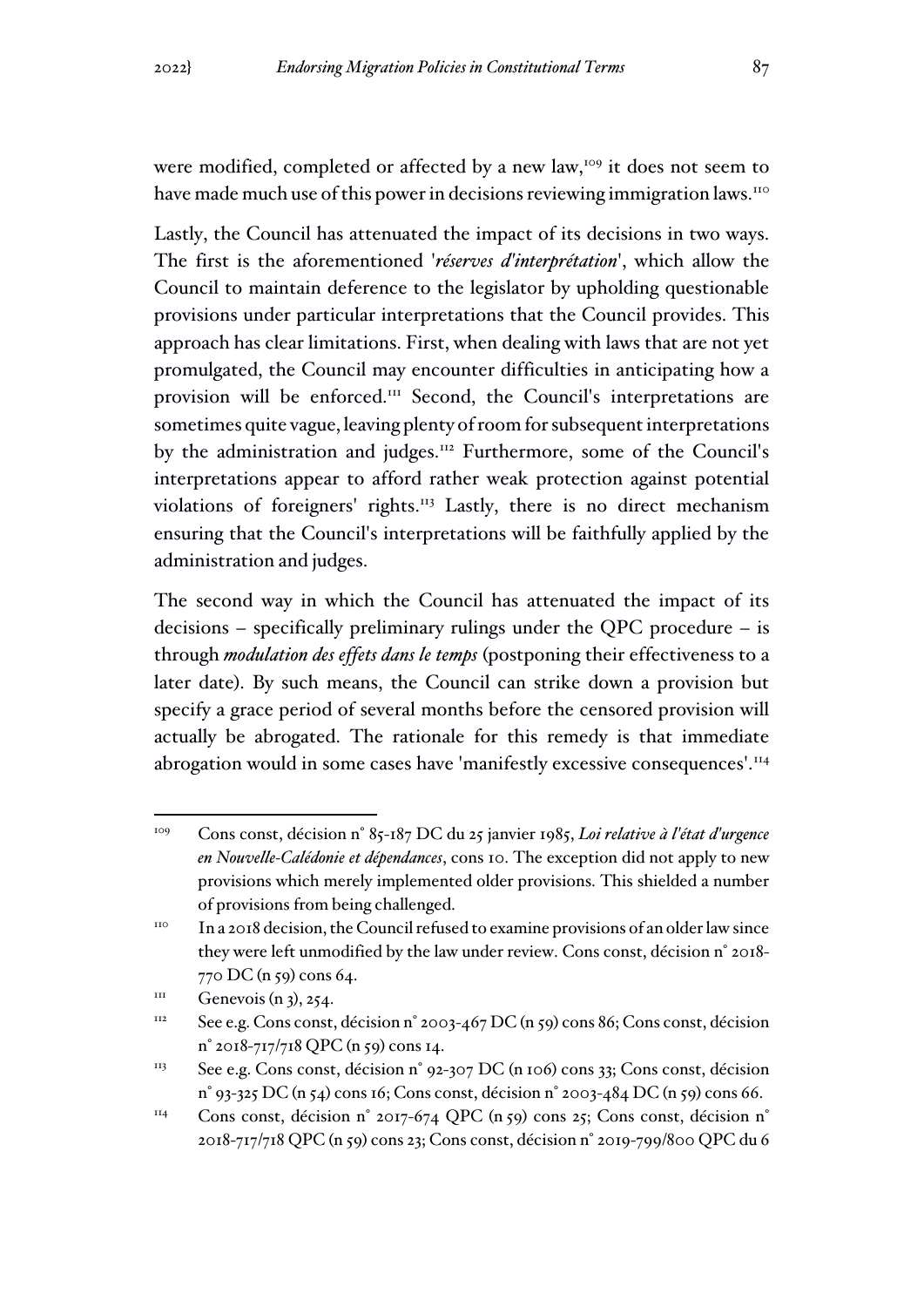Of course, these consequences invariably relate to public order considerations (i.e. maintaining immigration control measures), which are invoked to justify the continued violation of constitutional rights for several additional months.

# IV. LOOSENING PROTECTION: THE EXAMPLE OF IMMIGRATION **DETENTION**

According to professor Serge Slama, the Constitutional Council's case law on immigration matters can be described as a belt loosened at every weight gain.<sup>115</sup> This is particularly true for immigration detention regimes, which have become an increasingly significant tool in French immigration policy over the past few decades. As the analysis in this Part IV will show, after an initial period of vigilance, during which the Council rejected longer detention periods, the Council gradually weakened its standards and began to accept longer detention periods, from seven days initially to three months today. It has become quite clear that the Council is no longer inclined to hinder in any way the legislator's policy priority of 'fighting against irregular migration'. The example of immigration detention thus demonstrates the Council's willingness to reinforce stricter policy preferences by translating them into constitutional language. In particular, this analysis will show that policy considerations, while not explicitly acknowledged in the Council's reasoning, played an overwhelming role in the Council's decision to overturn its own case law.

# *1. Initial Vigilance: Rejecting Longer Detention*

In its early decisions regarding immigration laws, the Council was particularly vigilant when it came to immigration detention regimes. Article 66 of the 1958 Constitution asserts the right to be free from arbitrary detention and

septembre 2019, *Mme Alaitz A. et autre*, cons 11 (my translation). But see Cons const, décision n° 2018-709 QPC du 1 juin 2018, *Section française de l'observatoire international des prisons et autres*, cons 12.

<sup>115</sup> Serge Slama, 'La rétention des « Dublinables » : le Conseil Constitutionnel admet une rétention préventive sans perspective immédiate d'éloignement' (2018) Lexbase, La lettre juridique n° 739 <https://www.lexbase.fr/revues-juridiques/ 45196432- document-elastique> accessed 3 September 2021.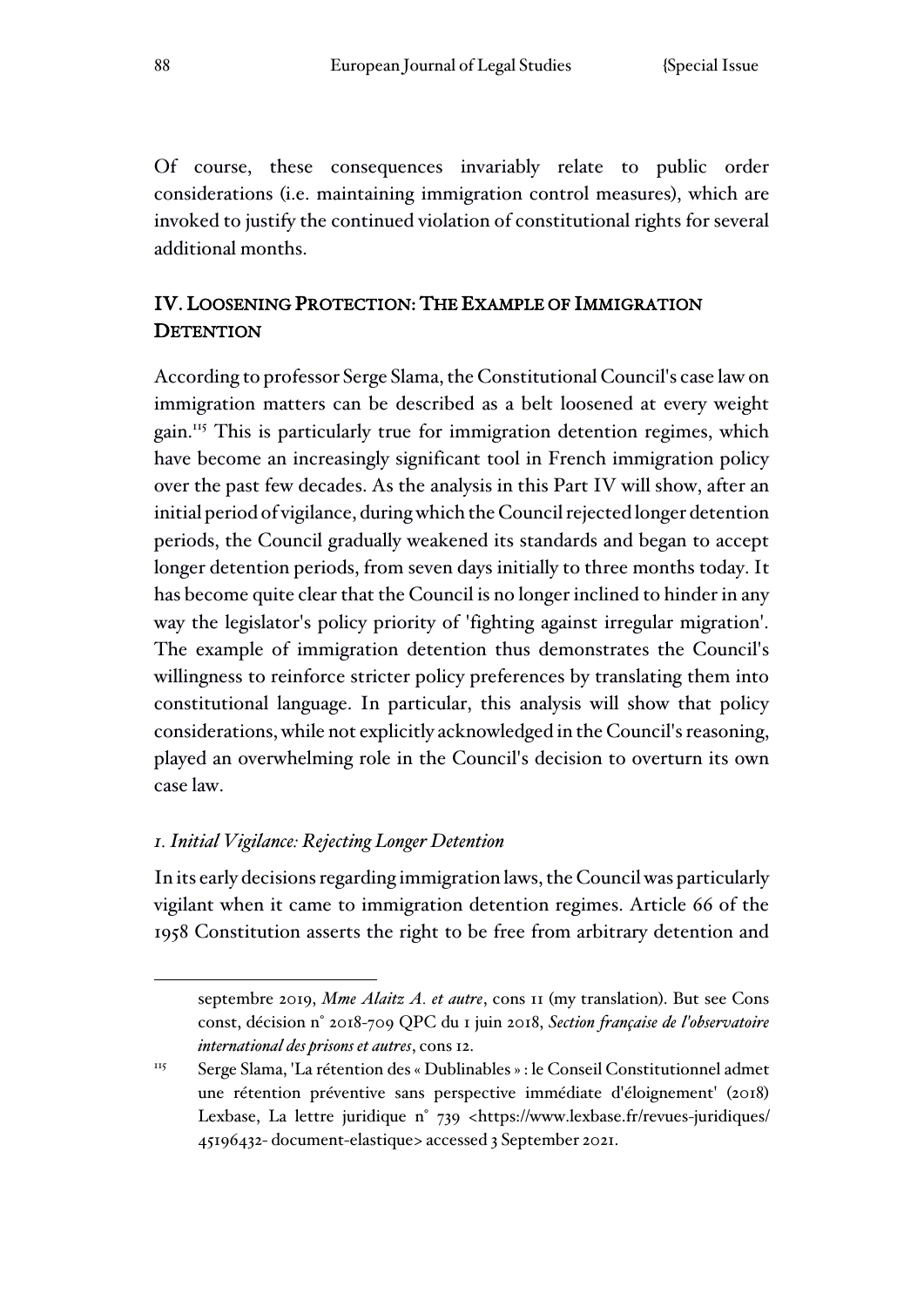entrusts the judiciary authority with protecting individual liberty. While the Council always accepted in principle the possibility of administrative detention to enforce deportation measures,<sup>116</sup> it was initially determined to enforce relatively strict criteria for judicial review and limits on duration. The Council did not hesitate to strike down provisions on these grounds in four different decisions between 1980 and 1993.

In a 1980 decision, the Council first established that *juge judiciaire* (judicial branch as opposed to administrative judges) must intervene as early as possible to review any decision imposing *retention administrative*  (administrative detention) or extending its duration for an additional period.<sup>117</sup> The Council accepted one detention regime that provided for judicial intervention after forty-eight hours of administrative detention, but rejected another regime in which such intervention was not envisaged for more than seven days (either automatically or upon the detainee's request).<sup>118</sup> In a 1986 decision, the Council examined and struck down a detention provision on its own initiative, even though members of Parliament had not criticized it in their brief to the Council. The relevant law provided the possibility of a six-day extension of detention, followed by a second extension of three additional days, should the administration demonstrate that it encountered 'particular difficulties hindering the detainee's deportation'.<sup>119</sup> The Council deemed that the second extension, bringing the total duration of detention to ten days, could only be granted in cases of 'absolute emergency and particularly serious threats to public order'.<sup>120</sup> It deemed the law in question too broad to satisfy these constitutional requirements, as it was not limited to such exceptional cases.

In a 1992 decision, the Council rejected a provision establishing transit zones for foreigners whose entry in France was refused and for those requesting asylum at the border. It first confirmed that detaining foreigners at the border was a lesser restriction of individual liberty than detaining individuals

<sup>119</sup> Cons const, décision n° 86-216 DC (n 75) cons 21 (my translation).

 $116$  Cons const, décision n° 79-109 (n 67).

<sup>&</sup>lt;sup>117</sup> Ibid cons 4.

 $118$  Ibid cons 3-4.

 $120$  Ibid cons 22 (my translation).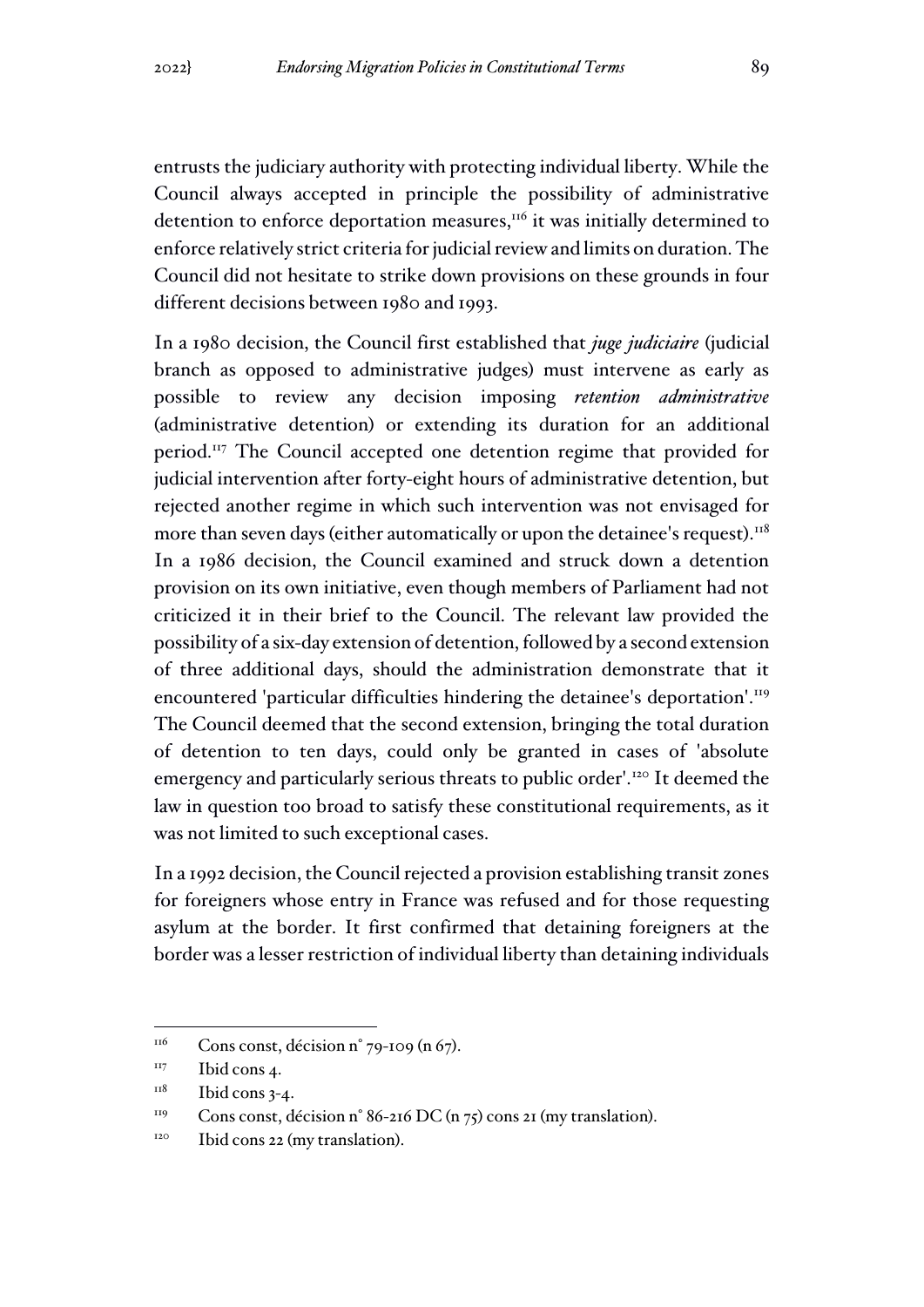already on French soil.<sup>121</sup> Although the Council did not explicitly justify this position, it seems to have been swayed by the fact that the law allowed foreigners detained at the border to leave the transit zone at any time by leaving France for a foreign destination where they could be admitted.<sup>122</sup> Nonetheless, given the degree of constraint and the duration of the measure, the Council still insisted that review by a *juge judiciaire* must be made available as early as possible, and that in any case the maximum duration of the measure had to be 'reasonable'.<sup>123</sup> The Council deemed that these constitutional requirements were not respected under the transit zone regime, which authorized the detention of foreigners for up to twenty days without any judicial review, subject to extension for an additional ten days by ruling of an administrative judge (not a *juge judiciaire*).

Finally, in the notable August 1993 decision cited multiple times above, the Council reiterated the rule it had established in 1986. The legislator had again attempted to authorize a second extension of administrative detention, for a cumulative total of ten days, in cases where 'the foreigner did not provide the competent authority with a travel document enabling the execution of a [deportation measure]'. The Council struck down the provision, maintaining its position that a second extension of the detention measure could only be allowed in exceptional cases of absolute emergency and particularly serious threats to public order.<sup>124</sup>

# *2. Later Shift: Accepting Longer Detention*

A shift started to occur in the late 1990s, as the legislator and the administration continued to harshen their immigration policies. In 1997 and 1998, the Council failed to examine provisions extending the scope of cases in which a second extension of a term of detention could be granted beyond seven days. In 1997, a law was brought before the Council that maintained measures originally taken in a December 1993 law that was not referred to the

<sup>&</sup>lt;sup>121</sup> Cons const, décision n° 92-307 DC (n 106) cons 13-14.

 $122$  This point was explicitly debated during the deliberation session. See minutes of the Council's deliberation session of 24 and 25 February 1992.

<sup>&</sup>lt;sup>123</sup> Cons const, décision n° 92-307 DC (n 106) cons 16 (my translation).

<sup>&</sup>lt;sup>124</sup> Cons const, décision n° 93-325 DC (n 54) cons 100 (my translation).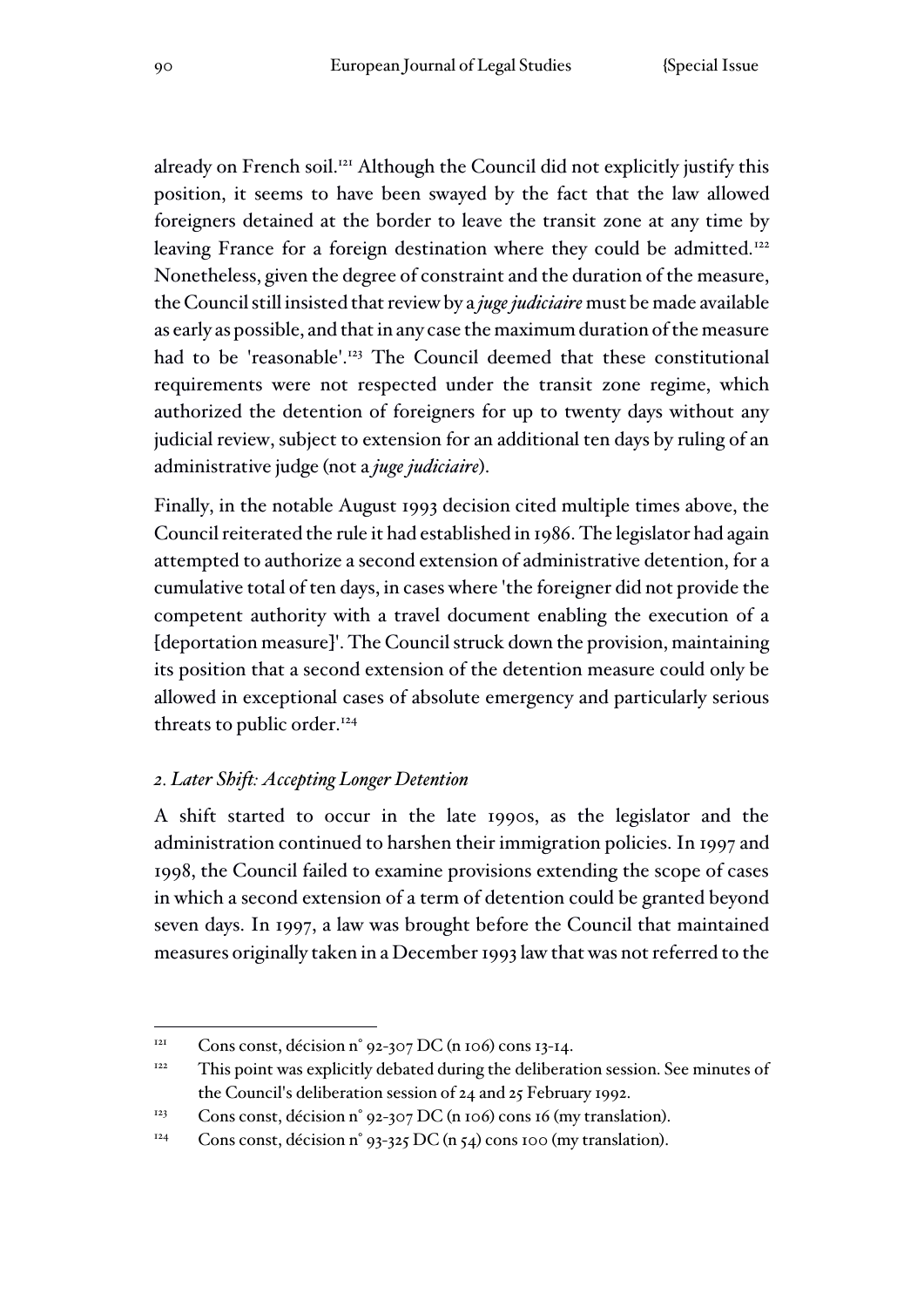Council.<sup>125</sup> These measures violated the limits set by the Council in its 1986 and 1993 decisions, but the Council nevertheless declined to consider the relevant provisions.<sup>126</sup> In 1998, another law came before the Council that increased the length of the second extension to five days, thus bringing the total duration of detention to twelve days. It also extended again the scope of cases where a second extension could be requested. Yet the Council did not react, $127$  signaling what would later be deemed tacit approval.<sup>128</sup>

Then, in a 2003 decision, the Council explicitly abandoned its earlier case law. It accepted a total duration of thirty-two days of detention, with two extensions of fifteen days after an initial forty-eight hours. The Council also relaxed the restrictions on cases in which a second extension could be granted. Indeed, the Council accepted the new regime wholesale, subject to the *réserve d'interprétation* that the *juge judiciaire* may interrupt detention at any time, either on its own initiative or upon the detainee's request.<sup>129</sup> The Council's ruling lifted virtually all of the previously applicable restrictions and essentially afforded the legislator the opportunity to extend the maximum length of immigration detention at will.

Indeed, in 2011, the Council authorized an extension of the maximum term of detention to forty-five days, referring explicitly to the objective of fighting irregular migration as part of the safeguarding of public order, a recognized *objectif à valeur constitutionnelle*. Its approval was subject to the same *réserve d'interprétation* it had formulated in 2003,<sup>130</sup> but this time the *juge judiciaire* was not required to intervene until five days into the term of detention (or, in cases where a foreigner was placed in custody prior to an order of administrative detention, up to seven).<sup>131</sup> The Council deemed that the legislator's decision that an administrative judge should intervene prior to the *juge judiciaire* served the interests of the good administration of justice, which

<sup>125</sup> Constitutional Council, 'Commentaire de la décision n° 2003-484 DC du 20 novembre 2003' (2004) 16 Cahiers du Conseil constitutionnel.

<sup>&</sup>lt;sup>126</sup> Cons const, décision n° 97-389 DC (n 59).

<sup>&</sup>lt;sup>127</sup> Cons const, décision n° 98-399 DC (n 65).

 $128$  Constitutional Council (n 125).

<sup>&</sup>lt;sup>129</sup> Cons const, décision n° 2003-484 DC (n 59) cons 66.

<sup>&</sup>lt;sup>130</sup> Cons const, décision n° 2011-631 DC (n 59) cons 75.

 $131$  Ibid cons 73.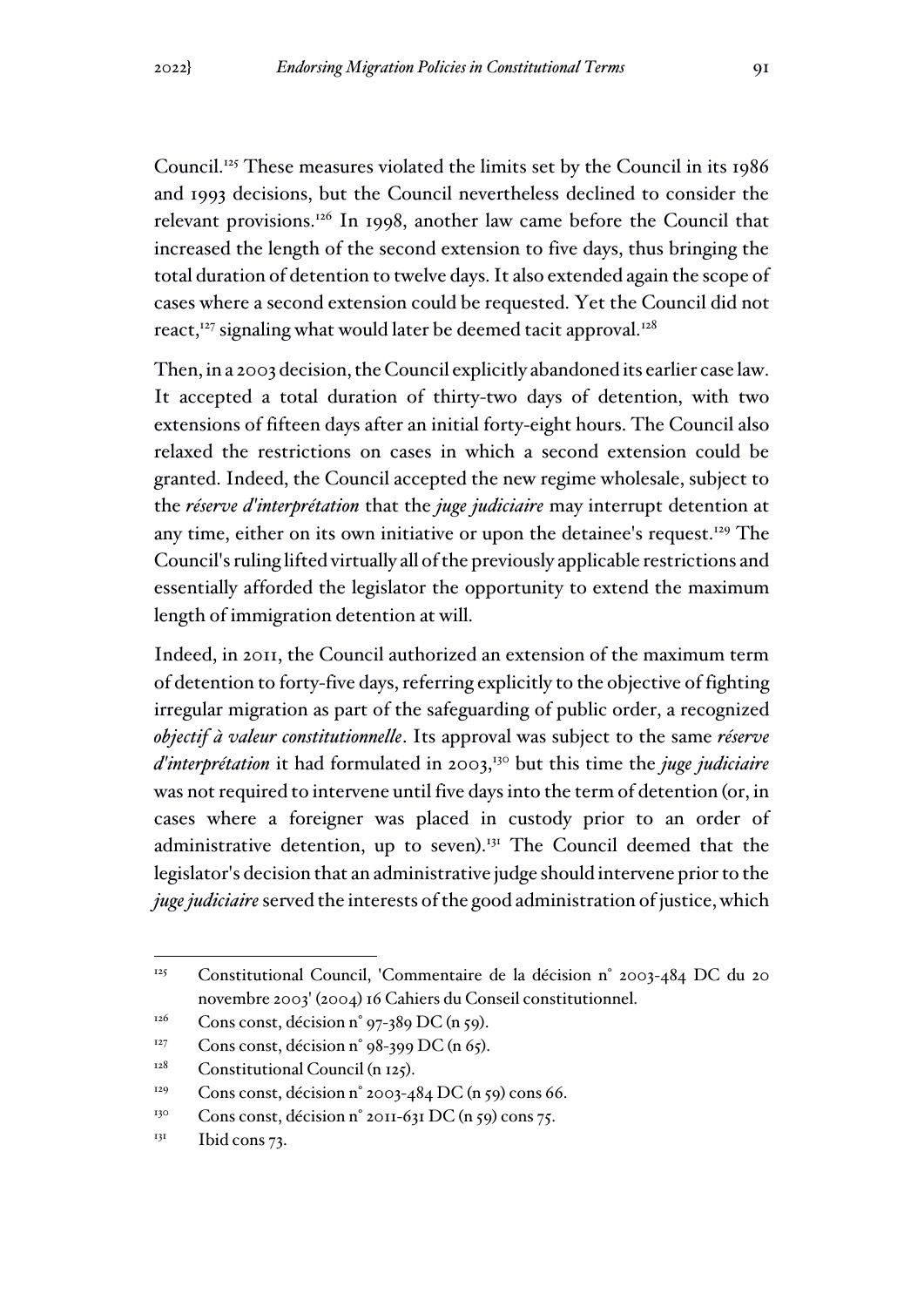has also been recognized as an *objectif à valeur constitutionnelle*. <sup>132</sup> One begins to wonder how this respects the Council's own requirement, established in 1980, that the *juge judiciare* must intervene *as early as possible*. 133

Finally, in 2018, the Council accepted a maximum length of detention of ninety days, under the same reasoning and subject to the same *réserve d'interprétation* as in 2003 and 2011.<sup>134</sup> Although the Council pronounced the measure 'adequate, necessary and proportionate', its reasoning in reaching this conclusion remained superficial and abstract. It failed to respond to concrete arguments set forth by civil society, national human rights institutions and members of Parliament as to the inefficiency of long-term detention and its negative psychological impact on detainees.<sup>135</sup> Unfortunately, some of these concerns have materialized since the law entered into force.<sup>136</sup>

The dramatic shift in the Council's case law from 2003 onwards was clearly a deliberate effort to provide a wider margin of action for the legislator in the 'fight against irregular migration'. Although the 2003 decision itself offers only limited and formalistic reasons as to why the Council departed from its

 $132$  Ibid cons 72.

<sup>&</sup>lt;sup>133</sup> Admittedly, the Council did push back on part of the legislator's harsh immigration control agenda in its 2011 decision, striking down part of a provision authorizing the long-term detention of foreigners subject to an *interdiction du territoire* (re-entry ban) for terrorist acts or *expulsion* for behavior linked to terrorist activities. The Council found that this regime violated the right to individual liberty by allowing a twelve-month extension after an initial six-month period of detention. However, in doing so, it implicitly confirmed the constitutionality of the initial six-month period. Ibid cons 76.

<sup>&</sup>lt;sup>134</sup> Cons const, décision n° 2018-770 DC (n 59) cons 76 (my translation).

<sup>&</sup>lt;sup>135</sup> Assfam-groupe SOS Solidarités and others, 'Centres et locaux de rétention administrative. Rapport 2017' (2018) 15 <https://www.lacimade.org/wpcontent/uploads/2018/07/La\_Cimade\_Rapport\_Retention\_2017.pdf> accessed 3 September 2021; Commission nationale consultative des droits de l'homme, 'Avis sur le projet de loi « pour une immigration maîtrisée et un droit d'asile effectif »', (2018) 38-41 <https://www.cncdh.fr/sites/default/files/180502\_avis\_pjl\_asile\_et\_ immigration.pdf> accessed 3 September 2021.

<sup>&</sup>lt;sup>136</sup> See e.g. Assfam-groupe SOS Solidarités and others, 'Centres et locaux de rétention administrative. Rapport 2019' (2020) 24 <https://www.france-terreasile.org/images/RA\_CRA\_2019\_web.pdf> accessed 3 September 2021.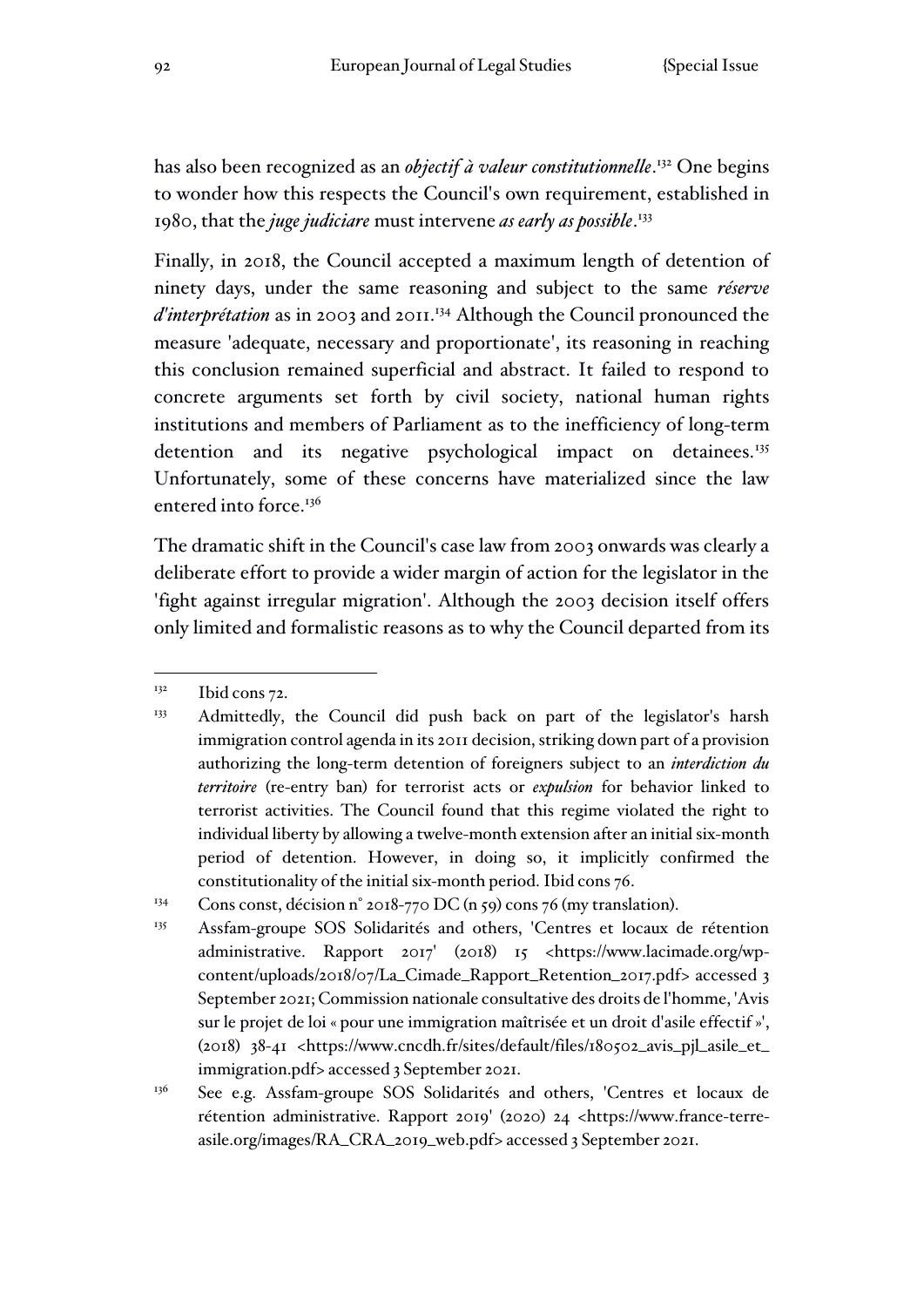previous decisions, the official commentary of the decision published on the institution's website explicitly acknowledges this reversal, essentially relying on the arguments presented by the Government in its written observations.<sup>137</sup> A communication from former President of the Constitutional Council Pierre Mazeaud in 2005 also offers precious insights. He himself labels the 2003 decision a '*revirement de jurisprudence*' (reversal of case law) grounded on 'considerations of a non-legal nature'.<sup>138</sup> Mazeaud explains:

A 13 August 1993 decision deemed that, except in cases of particularly serious threats to public order, the Constitution prohibited the detention of foreigners targeted by deportation measures for more than a week.

A decision of 20 November 2003 nevertheless validated provisions which, to provide the administration with sufficient time to enforce deportation measures in an efficient manner, increased the maximum duration of detention to thirty-two days. Realism played an important role in this decision. The fact that almost all European countries implemented a higher maximum duration could only influence the Council and push for a reversal. Another determinant factor was the legislator's will to solve a situation where only a low proportion of deportation measures were enforced, which public opinion struggled to accept.<sup>139</sup>

It is striking to observe how much the language of 'realism' used by the former President of the Council resonates with the Government's observations in the proceedings leading to an April 1997 decision reviewing an immigration law.<sup>140</sup> It is, of course, not so surprising if one considers the lengthy political career Mazeaud enjoyed before becoming a member of the Council. Many other members of the Council have had similar career paths, which helps

<sup>&</sup>lt;sup>137</sup> Constitutional Council (n 125).

 $138$  Pierre Mazeaud, 'La place des considérations extra-juridiques dans l'exercice du contrôle de constitutionnalité. EREVAN : 29 septembre – 2 octobre 2005' (Conseil constitutionnel, 2005) <https://www.conseil-constitutionnel.fr/sites/ default/files/as/root/bank\_mm/pdf/Conseil/20051001erevan.pdf> accessed 15 January 2021, 13-14 (my translation).

<sup>&</sup>lt;sup>139</sup> Ibid 14 (my translation).

 $140$  Government's observations before the Council in Cons const, décision n° 97-389  $DC(n 59)$ .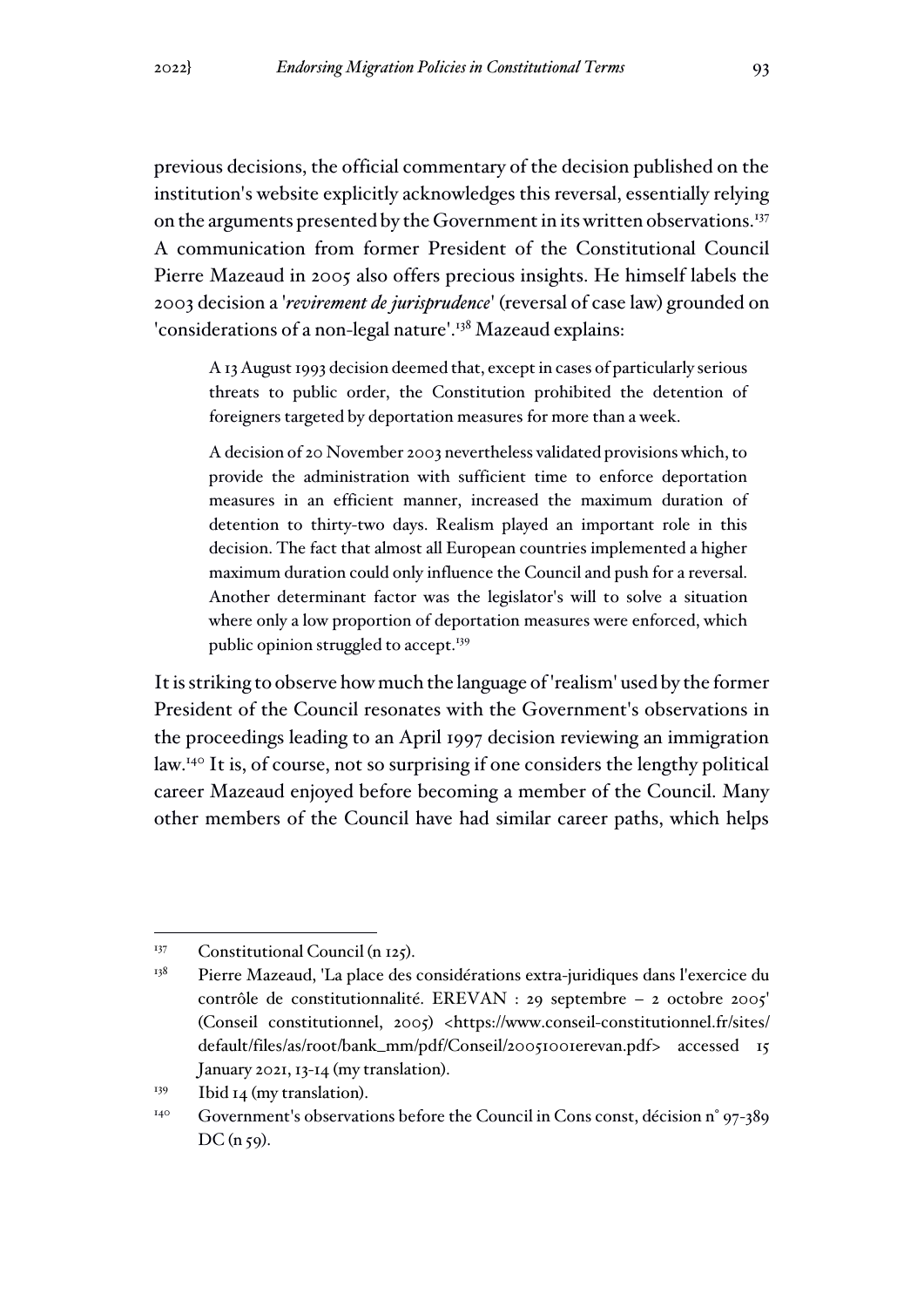explain the institution's deferential approach vis-à-vis the legislator, as well as its shared policy perspectives.<sup>141</sup>

The Council's endorsement of stricter migration policies can be observed in several other recent decisions, which have confirmed the expanded use of immigration detention. In a June 2011 decision, the Council approved the creation of temporary border detention sites (outside of border crossing points) that do not offer the same guarantees as *zones d'attente* (waiting zones).<sup>142</sup> In a March 2018 decision, the Council also refused to strike down a provision which authorized the preventive detention of asylum seekers who are likely to be transferred to another member state of the European Union under the Dublin Regulation.<sup>143</sup> Last, but not least, in a September 2018 decision, the Council deemed constitutional the detention of children 'accompanying' adults targeted by deportation measures.<sup>144</sup>

# V. CONCLUDING REMARKS

For the most part, the French Constitutional Council has endorsed the immigration policy preferences of the legislator and the Government by translating them into constitutional language. This article has shown that the Council's seemingly neutral methods of reasoning are in fact politically oriented instruments providing stable support for restrictive immigration policy preferences. The Council enjoys a rather wide margin of action on immigration matters, as it is not substantially constrained by the Constitution itself in this area. Nonetheless, it has exercised considerable self-restraint on such questions, employing permissive methods of reasoning

<sup>&</sup>lt;sup>141</sup> This is particularly manifest in the minutes of deliberation sessions of the Council, which are published twenty-five years after the publication of the decision itself.

<sup>&</sup>lt;sup>142</sup> Cons const, décision n° 2011-631 DC (n 59) cons 19-22.

<sup>143</sup> Cons const, décision n° 2018-762 DC (n 59) cons 16. The measure was unprecedented, as immigration detention had always been used to enforce a deportation measure already taken by the administration in cases where there was a reasonable perspective that the foreigner would effectively be deported.

<sup>144</sup> Cons const, décision n° 2018-770 DC (n 59) cons 64 (my translation). The Council considered that it was in the child's interest not to be separated from the adult she 'accompanied' and that her interest in not being detained could be balanced against public order considerations favoring the adult's effective deportation.